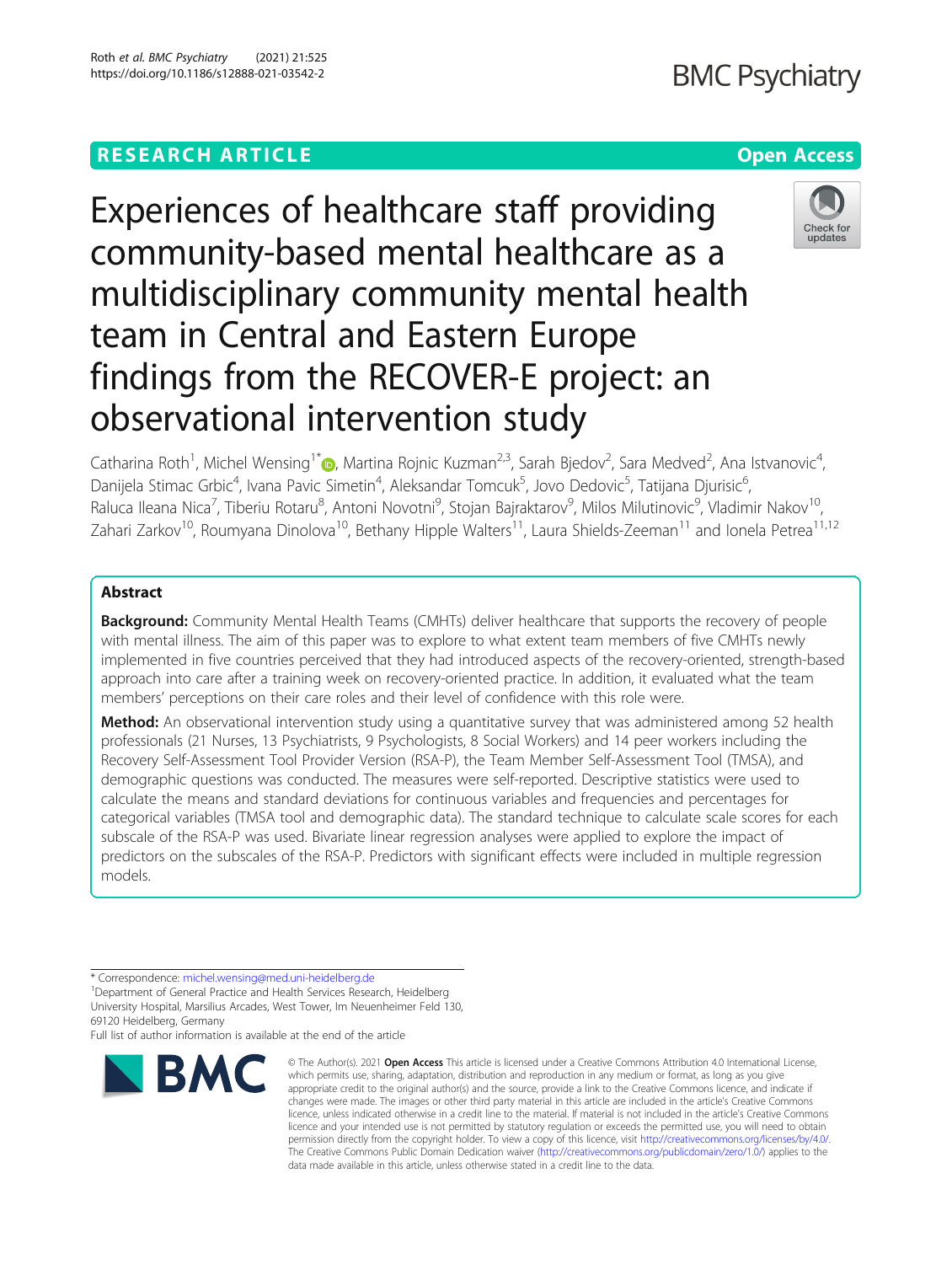Result: The RSA-P showed that all teams had the perception that they provide recovery–oriented practice to a moderately high degree after a training week on recovery-oriented care (mean scores between 3.85–4.46). Health professionals with fewer years of professional experience perceived more frequently that they operated in a recovery-oriented way ( $p = 0.036$ ,  $B = -0.268$ ). Nurses and peer workers did not feel confident or responsible to fulfil specific roles.

**Conclusion:** The findings suggest that a one-week training session on community-based practices and collaborative teamwork may enhance recovery-oriented practice, but the role of nurses and peer workers needs further attention.

Trial registration: Each trial was registered before participant enrolment in the [clinicaltrials.gov](http://clinicaltrials.gov) database: Croatia, Zagreb (Trial Reg. No. [NCT03862209](https://clinicaltrials.gov/ct2/show/NCT03862209?term=NCT03862209&draw=2&rank=1)); Montenegro, Kotor (Trial Reg. No. [NCT03837340\)](https://clinicaltrials.gov/ct2/show/NCT03837340); Romania, Suceava (Trial Reg. No. [NCT03884933](https://clinicaltrials.gov/ct2/show/NCT03884933?term=NCT03884933&draw=2&rank=1)); Macedonia, Skopje (Trial Reg. No. [NCT03892473\)](https://clinicaltrials.gov/ct2/show/NCT03892473?term=NCT03892473&draw=2&rank=1); Bulgaria, Sofia (Trial Reg. No. [NCT03922425](https://clinicaltrials.gov/ct2/show/NCT03922425?term=NCT03922425&draw=2&rank=1)).

Keywords: Community mental health services, Implementation, Collaborative Teamwork, Role perceptions

#### Background

Mental illnesses are the main cause for disability world-wide [\[1](#page-13-0)], and contribute substantially to loss of healthy life years [\[2](#page-13-0), [3](#page-13-0)]. Moreover, people experiencing mental illnesses are more likely to be excluded from social life, are at higher risk of poverty and stigmatisation [[2,](#page-13-0) [3\]](#page-13-0). They are more likely to suffer from medical comorbidity, poor physical health, and are at higher risk of premature death compared to people without mental illnesses [[4\]](#page-13-0). In Europe more than one in six people have mental health problems [[5](#page-13-0)], which translates to more than 21 million people currently living with depression (4.5%) and more than five million with other severe mental illnesses, such as bipolar disorder (1%) and schizophrenia (0.3%) [\[5](#page-13-0)].

In Europe, access to and quality of mental healthcare varies considerably across countries and systems [[6\]](#page-13-0). In low- and middle-income countries between 76 and 85% of people with mental illness do not receive the treatment they need [[1,](#page-13-0) [3](#page-13-0), [7](#page-13-0), [8\]](#page-13-0). Usual care typically involved inpatient mental healthcare and institution-based outpatient mental healthcare, without much outreach activity (i.e. home visits) or involvement of service user preferences or experiences of care. Mental health systems particularly in Eastern and Central Europe are at in the process of developing and strengthening community-based services [\[8](#page-13-0), [9\]](#page-13-0). Many mental health systems have gone through a process of deinstitutionalization by replacing long-stay and institutional inpatient care with community-based alternatives [[6,](#page-13-0) [10\]](#page-13-0). Shifting healthcare from the hospitals to community care aims at supporting individuals with mental illnesses in maintaining independence, promoting choices, and enhancing inclusion [[10\]](#page-13-0). In Central and Eastern Europe, community-based services have often been piloted or implemented for a short-duration of time, typically in the form of a community mental health centre located in a primary care centre or a hospital [\[11](#page-13-0), [12](#page-13-0)]. Sustaining the work of community-based services and

ensuring that they provide a comprehensive set of services in and outside the clinic remains less common in the Central and Eastern European region.

Numerous service delivery models exist for the delivery of community-based mental health services. Often, care delivered in the community is done through a form of a community mental health team [[10\]](#page-13-0). Community Mental Health Teams (CMHTs) are often multidisciplinary, including professions such as nurses, psychiatrists, psychologists, and social workers [\[10\]](#page-13-0). Peer workers (trained individuals with a diagnosis of severe mental illness) may be included in CMHTs as well. The combined expertise and interdisciplinary work practices of these professions enables a service user to receive more holistic care addressing their medical, mental and social needs [\[10](#page-13-0)]. A frequently used service delivery model and evidence-based practice for severe mental illness (SMI) is the flexible assertive community treatment (FACT) model [[13](#page-13-0)]. The FACT model helps service user receive intensive support within their community by a multidisciplinary team, which works recovery-oriented rather than focusing on illness  $[14–16]$  $[14–16]$  $[14–16]$ . Next to a low client-staff ratio and regular team meetings, key components of the FACT model include a shared and team-based caseload, as well as home visits [\[13,](#page-13-0) [17\]](#page-13-0). A case manager coordinates individual caseloads, although all professionals within the team provide mental healthcare. In times of an increased need for treatment and care, the team works together to meet those needs. This care model provides an opportunity for a transition between high- and lowintensity treatment and care and a shared case-load, and thus may enhances recovery [[13](#page-13-0)].

Although recovery from SMI is an individual journey, professional care and guidance can support recovery outcomes [\[18](#page-13-0), [19](#page-13-0)]. A recovery-oriented approach focuses on the person, addresses stigmatisation, and facilitates social inclusion, and improves quality of life, citizenship, and participation in society [[3,](#page-13-0) [20\]](#page-13-0). It is a collaborative process between mental healthcare providers and service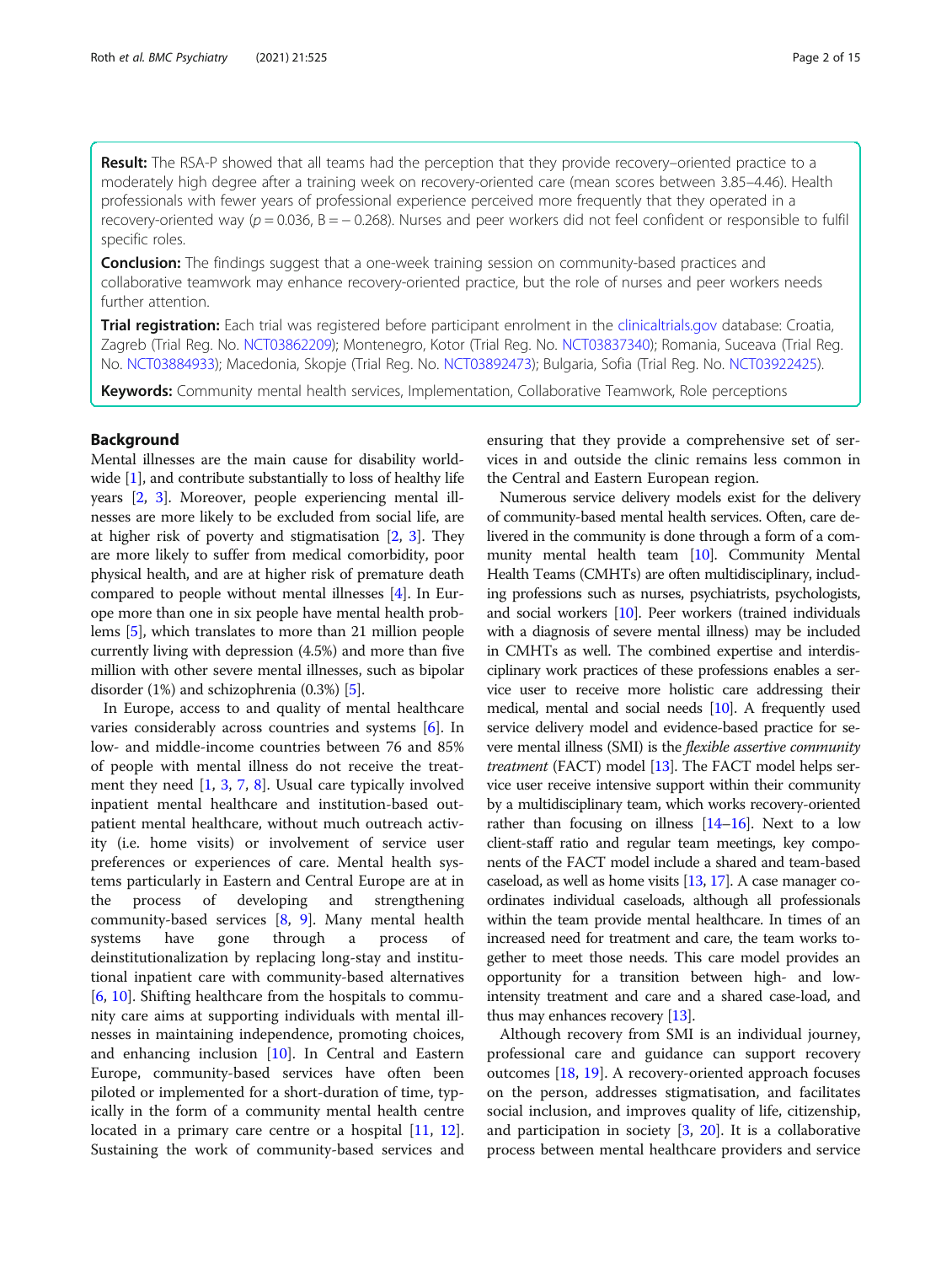user which facilitates shared decision making and puts the service users' individual perspectives on recovery in the centre of the treatment [\[21](#page-13-0), [22\]](#page-13-0). Recovery-oriented practice includes service user empowerment, peer support, the right to informed choice, respecting individual needs, and the right to be treated ethically [\[22\]](#page-13-0).

Recovery usually occurs in an individual's personal environment and includes feelings like hope, understanding of competences and skills, having an active and social life, personal autonomy, and living a meaningful life with a positive sense of self [[20](#page-13-0), [23\]](#page-13-0). Peer support in mental health is defined as support for a person with a mental health issue provided by people with personal lived experiences of a mental health issue [[24\]](#page-13-0). Persons with lived experience are also increasingly embedded into service delivery teams, as a peer worker or peer specialist [\[25,](#page-13-0) [26](#page-13-0)]. The support of peer workers can have a positive impact on the recovery journey of people with SMI [\[24](#page-13-0), [27\]](#page-13-0).

Care managed by a highly qualified CMHT can support the transition from hospital to community, participation in social life and support increases in overall service user satisfaction [[28](#page-13-0)–[30](#page-13-0)]. This requires commitment by each team member, a shared vision, a clear distribution of roles, and a common purpose [\[31](#page-13-0)]. Multidisciplinary team functioning is complex and requires a deeper understanding of the different professions operating in teams, such as in CMHTs. Boundaries between the profession can act as barrier and influence communication and coordination negatively which has an impact on service user safety and care integration [[32\]](#page-13-0). Previous research shows that not all healthcare providers work effectively in a multidisciplinary team [\[31](#page-13-0)]. Unclear role allocation, lack of clarity regarding leadership can also hinder team functioning [\[31\]](#page-13-0).

Research has shown that comprehensive communitybased mental health services can lead to an improvement in healthcare and service user outcomes, including quality of life, treatment adherence, healthcare accessi-bility, and social outcomes [[10](#page-13-0), [33](#page-13-0)–[35\]](#page-14-0). Additionally, CMHTs can reduce the number of days spent in hospital, increase service user satisfaction, reduce suicide rates, and number of admissions to the hospital [\[10](#page-13-0), [31](#page-13-0)]. Furthermore, most people with SMI favour recoveryoriented healthcare services provided in their community in order to participate in social life and sustain employment [\[23](#page-13-0), [28,](#page-13-0) [29\]](#page-13-0).

These insights have led to the design and implementation of CMHTs for providing inclusive mental healthcare based on the recovery-oriented approach and social support in five sites in five Central and Eastern European countries within the Large-scale implementation of community-based mental health care for people with severe and enduring mental ill health in Europe project

(RECOVER-E) [[36\]](#page-14-0). The ultimate aim of the RECOVER-E project is to implement and evaluate multidisciplinary CMHTs delivering care in a recovery-oriented way to people with SMI and compare it to the treatment as usual on three levels: 1) service user outcome, 2) performance of team members; and 3) socioeconomic evaluation [[36](#page-14-0)].

The present study aim is two-fold: to explore the extent to which CMHT members perceive they deliver care in a recovery-oriented, strength-based approach, and to evaluate team members' perceptions on their care roles in the CMHT and their level of confidence with this role.

# Methods and design

# Study Design

The research presented in this manuscript is part of the RECOVER-E project, a European research project with five randomized trials on the implementation of community-based mental healthcare for people with SMI [\[36\]](#page-14-0). In each of the five sites, the study was designed as a clinical and health-economic evaluation on the basis of a hybrid effectiveness-implementation trial, which assesses both implementation outcomes and service user health outcomes. Each of the five hybrid trials is conducted as pragmatic randomised trial in two parallel groups with measurements among service users and healthcare providers (members of the CMHTs within each site).

The presented study focuses on the fidelity of the CMHT (whether the model of community mental healthcare had been adopted as planned) and the experiences of the involved health workers. It reports the findings from a paper-based survey among all team members of the CMHTs in each project site at local start of the study, after having completed a one-week training session on the concept of CMHT and the principles of recovery-oriented care. The local research teams were responsible for distributing the survey to the CMHT members after the training.

#### Study setting

Community mental health teams were established and implemented in Sofia, Bulgaria; Zagreb, Croatia; Skopje, North Macedonia; Kotor, Montenegro; Siret-Suceava, Romania ([Supplementary Material\)](#page-12-0). The full rationale and selection criteria for these sites is described in a prior publication [[36\]](#page-14-0).

#### Participants

This study included all members of the CMHTs in the five sites. Each team consists of at least one nurse, psychiatrist, psychologist, social worker, and a peer worker (person with lived experience of a SMI), all 18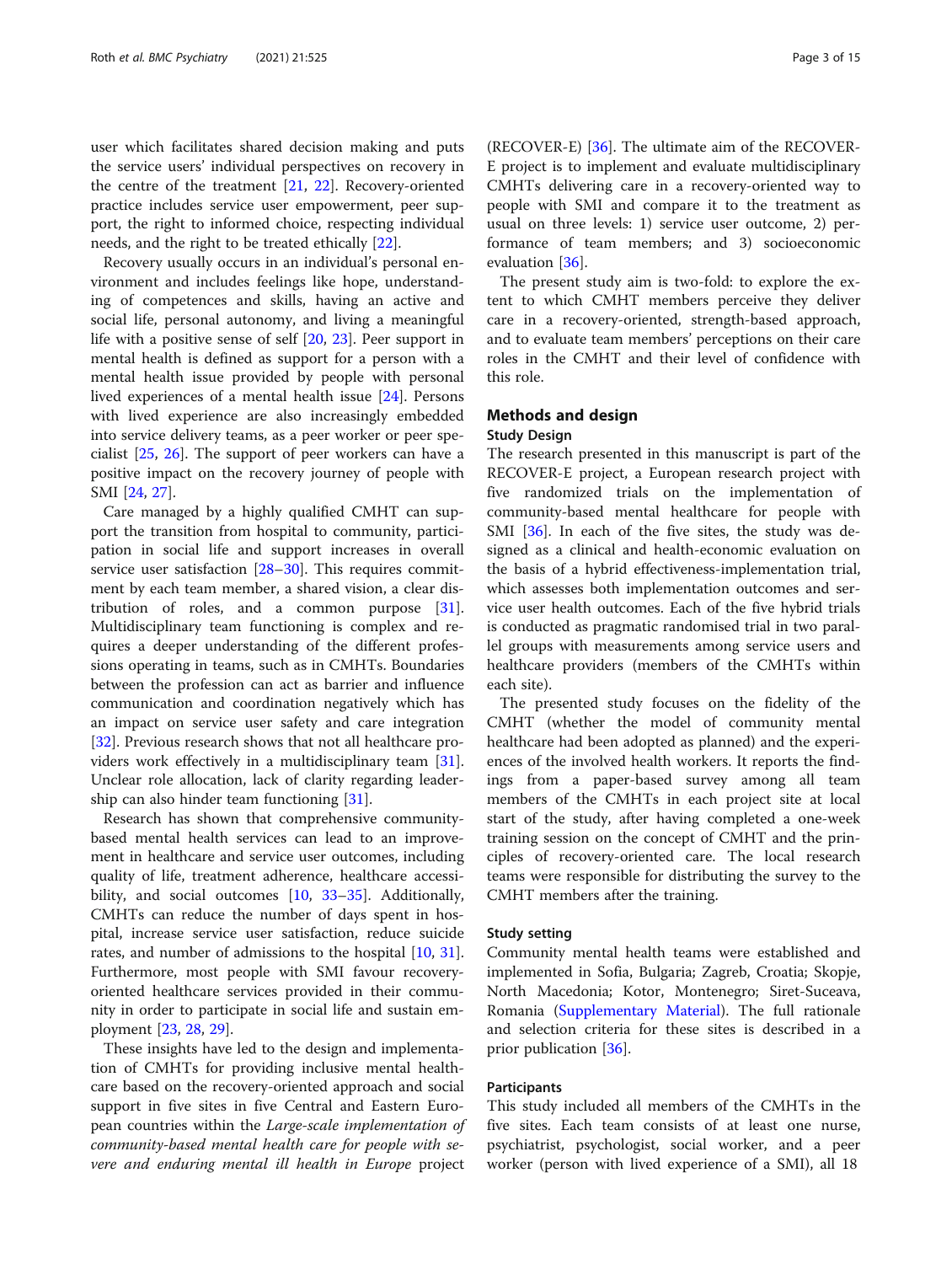years of age or older who also are members of the CMHT. Peer workers are existing service user with a diagnosis of a SMI at each of the mental health services in the 5 sites. All teams were newly established for the RECOVER-E project, but some team members had collaborated in teams in previous projects. All health professionals and peer workers were required to provide consent to participate in the study. Informed consent was obtained by each health professional and each peer worker verbally.

# Sampling and recruitment Sampling and recruitment were organised by the local research team in each project site individually

Zagreb, Croatia During a daily meeting at the department of psychiatry at the University Hospital Centre Zagreb (ZUHC) the RECOVER-E project and its goals were presented. Healthcare professionals who were interested in this topic could approach the local principal investigator and decide if they want to participate. All healthcare professionals who accepted to become a part of the CMHT participated in this study, and were employees of the ZUHC. Peer workers were recruited from patients that were treated at the ZUHC due to SMI and were recovered during psychosocial treatment afterwards.

Kotor, Montenegro In Montenegro CMHT members were employed by the Special Psychiatric Hospital in Kotor. They have been selected by the director of the clinic based on their commitment to work, their previous work results and on their own motivation and interest to work in this kind of programme and their awareness of the need to provide more than just hospital-based services for service users. The directors explained the project and the nature of the study and asked if they want to participate on a voluntary basis. In early October 2018 three peer workers were recruited from a group of locally treated clients at the hospital and the Mental Health Centre in Kotor. Inclusion criteria were a presence of severe mental health disorder, the willingness to participate in working activities of mental health team, and the capacity to offer peer support based on the opinion of the treating psychiatrist. All healthcare proffesionals and peer workers who accepted to become a part of the CMHT participated in this study.

Siret, Romania In Romania CMHT members were selected out of the people working at the hospital in Siret by the local principle investigator. All team members were willing to spend some of their free time on pioneering a new service in mental health. Moreover, they were the most active during the on-site training provided by the project coordination. The peer workers were selected together by the social worker, psychiatrist and psychologist based on their professional experience. All healthcare professionals and the peer workers who accepted to become a part of the CMHT participated in this study.

Skopje, North Macedonia All CMHT members were employed at the University Clinic of Psychiatry Skopje and were recruited by the directors of the clinic. They selected the employees based on their willingness and motivation to try something new. The directors explained the project and the nature of the study and asked if they want to participate. The two peer workers, who were recruited, were treated at the clinic due to SMI previously and were recovered during psychosocial treatment. They are not employed at the clinic but were also selected by the directors of the clinic. Everybody took part in the first training that was organized in Skopje. All healthcare professionals and the peer workers who accepted to become a part of the CMHT also decided to participate in this study. Six members went to the second training in the Netherlands and updated the others.

Sofia, Bulgaria Healthcare providers were recruited by the director of the MHC Shipkovenski. They decided on a voluntary basis if they want to participate in this project. All CMHT members were employed at the MHC "Prof. N. Shipkovenski" a hospital for the district Sofia. The psychiatrists who work at the MHC Shipkovenski and those who collaborate with the centre suggested service user who were interested to fill in the role as peer workers. The director of the MHC Shipkovenski selected ten potential participants which participated in the training in July 2019. Three of them were invited and agreed to participate in the project. All healthcare professionals and the peer workers who accepted to become a part of the CMHT also decided to participate in this study.

#### Training on recovery-oriented practices

After members of the CMHTs were appointed by each mental health service in the five sites, CMHT members participated in a two-week training programme, with one week of the training carried out in their home country and one week as an intensive site visit and training week in the Netherlands, hosted by GGZ Noord-Holland-Noord. Data was collected after the first training week. In this training, healthcare professionals and peer workers had the chance to improve their understanding of community based mental health approaches, with the aim of being able to implement a cohesive team in their city or district. The training programme for the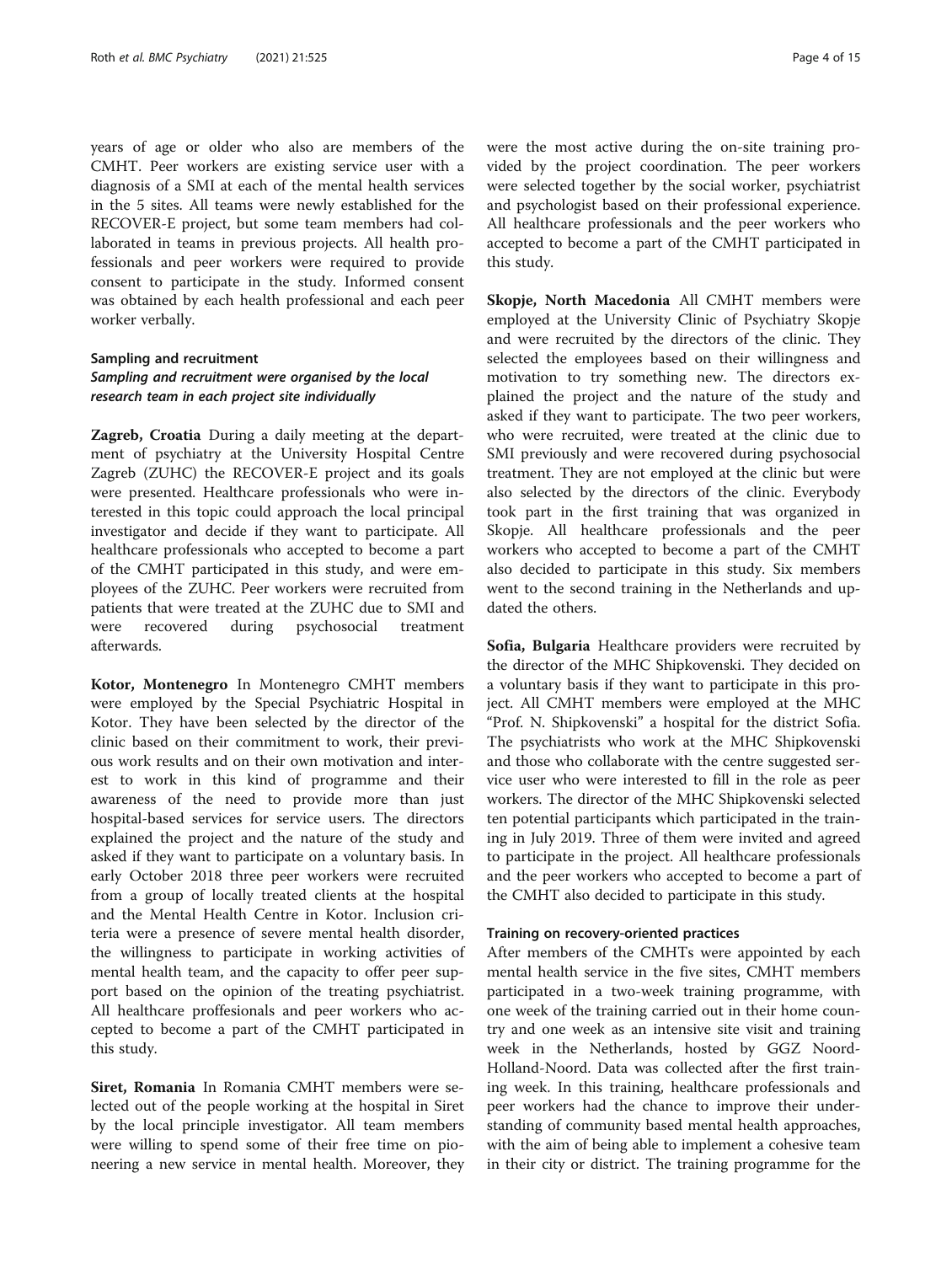CMHT were developed by a multidisciplinary Expert Panel (including a peer worker) and reviewed closely by the implementation site coordinators for local relevance and adaptation. The training covered key components of community mental health care, working with a shared caseload, and home treatments. It focused on building the hands-on skills and competencies necessary for delivering high quality community care, as well as working with peer specialists and families. A substantial component of the training (and subsequent mentoring and hands-on coaching) focused on the most difficult change process in building a sustainable CMHT, which is changing the mindset from viewing treatment for people with SMI as custodial (protection from communities/societies, care in institutions and hospitals) and shift to perceiving services as an aid to a meaningful life in the community [[37](#page-14-0)].

#### Data collection

Data was collected using a paper-based survey administered among CMHT members at the local start of the study during a staff meeting in each site by the local research team after the first week of training in their home country (Table 1). The questionnaire items had been translated prior to the start of the study at each site into the local language by members of the local research team who were fluent in English and in the local language and back translated. It took the team members approximately 15 to 20 min to complete the questionnaire. An informed consent was signed by all selected staff members prior to the start of the study.

#### Measurements

#### Sociodemographic data questionnaire

The sociodemographic part of the questionnaire included questions such as year of birth, sex, profession, years of professional experience, and place of work.

#### Recovery Self-Assessment (RSA-Provider Version)

The Recovery Self-Assessment (RSA) is a 32-item measure developed to assess to what degree a program implements recovery-oriented practice [\[38](#page-14-0)]. It is a selfreflective tool that is designed to identify efforts made by healthcare agencies to provided recovery-oriented care. Research has shown that the RSA has moderate to strong internal reliability (Cronbach's α 0.63–0.90) [[38](#page-14-0)– [41\]](#page-14-0). Response options include a 5-point Likert scale from 1 (strongly disagree) to 5 (strongly agree) and two additional answering options (Don't know and Not Applicable) [\[42\]](#page-14-0). There are four different versions of the RSA: Person in recovery, Family member/advocate, provider, and CEOs/Directors. In this study the provider version (RSA-P) was used. The measure covers the following five subscales: Life Goals, Involvement, Diversity of Treatment Options, Choice, and Individually Tailored Services. The Life Goal domain refers to the extent to which staff helps with the development and achievement of life goals based on the preferences of the patient. Involvement indicates to what degree healthcare provider and clients perceive that clients are involved in their healthcare and in decision-making. Diversity of Treatment Option Subscale refers to what extend the healthcare organisation provides different treatment options and supports clients to get involved in non-mental health activities. The Choice domain indicates to what degree healthcare provider and clients feel that choices are available to clients and if the choice is respected. The subscale Individually Tailored Services refers to the perception that healthcare services are tailored to individuals' personal needs, culture and affectations [\[41](#page-14-0)]. Higher scores indicate a greater degree of implementation of recovery-oriented practices [[38\]](#page-14-0).

# Team Member Self-Assessment

The Team member Self-Assessment Tool (TMSA) developed by the Advancing Integrated Mental Health Solutions (AIMS) Centre of the University of Washington, Psychiatry & Behavioural Sciences Division of Population Health and is a part of the Team building and workflow guide [\[43\]](#page-14-0). The tool (worksheet) consists of 26-items that allow each member of a care team to think about what collaborative care roles he/she currently practices. The worksheet includes five different care roles: Identify and Engage Patients, Track Treatment Outcome, Initiate, and Provide Treatment, Proactively Adjust Treatment if Patients are not responding, and

**Table 1** Period of data collection and dates of the two training weeks per project site

|                                       | Zagreb, Croatia           | Kotor,<br>Montenegro       | Siret, Romania                         | Skopje,<br>North Macedonia | Sofia, Bulgaria            |
|---------------------------------------|---------------------------|----------------------------|----------------------------------------|----------------------------|----------------------------|
| Period of<br>Recruitment              | May 2018 - September 2018 | $1. - 15.$<br>October 2018 | January 2018 and<br>March 2018         | $20. - 31.$ May 2019       | April 2019 -<br>June 2019  |
| Training Week 1<br>(on-site-training) | 24. - 28. September 2018  | $4 - 8$ .<br>November 2018 | $28.$ January $-$<br>02. February 2019 | $24. - 28.$<br>June 2019   | $15. - 19.$<br>July 2019   |
| Data collection                       | February 2019             | February 2019              | April 2019                             | June 2019                  | November 2019              |
| Training Week 2<br>(Netherlands)      | $6. - 10.$<br>May 2019    | $6. - 10.$<br>May 2019     | $6. - 10.$<br>May 2019                 | $02 - 06$<br>December 2019 | $02 - 06$<br>December 2019 |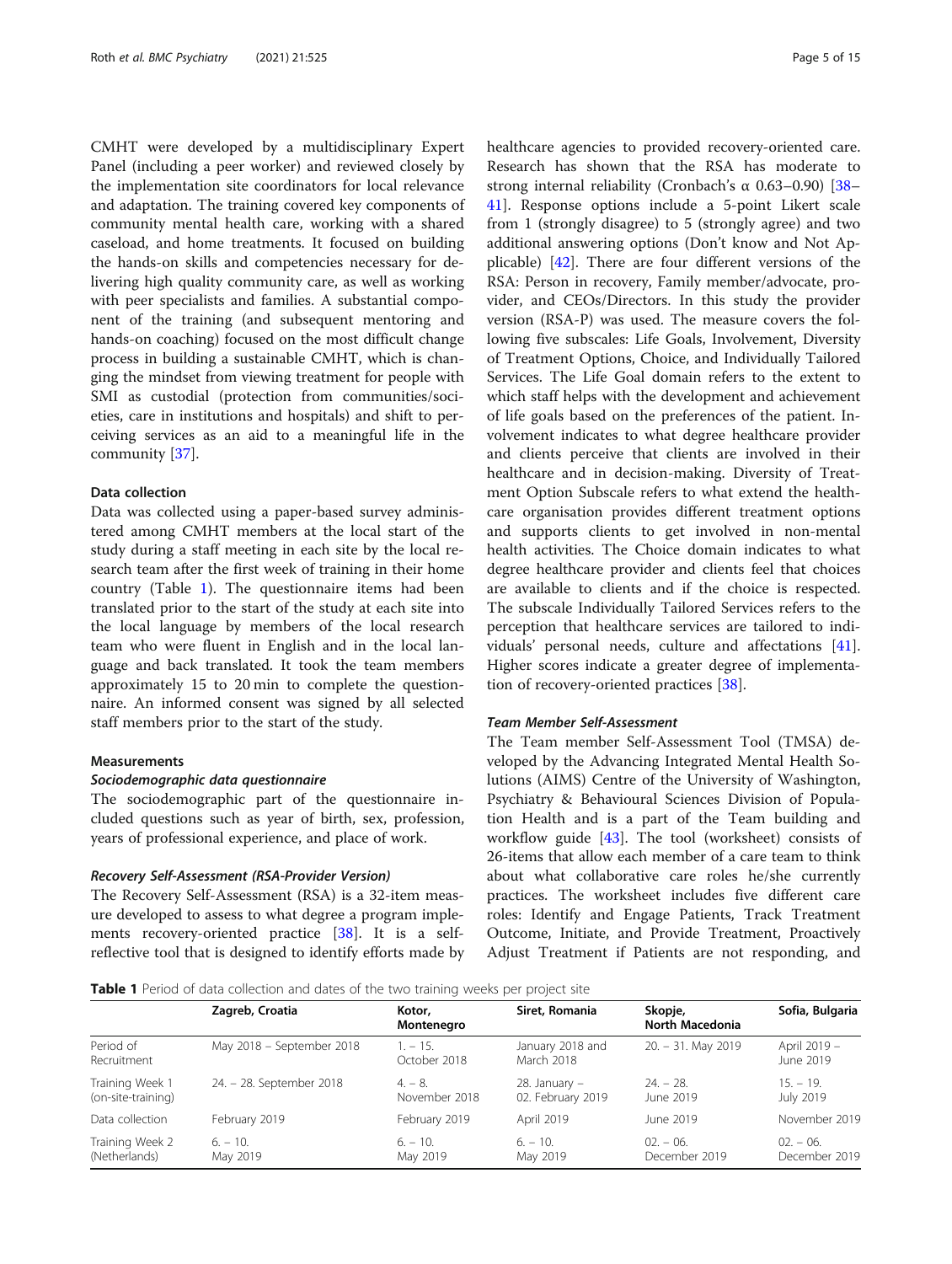other tasks Important for our Program. Response options for the first question "Is this your role" include yes or no. Answering option for the second question "Your level of comfort with this task" include high or medium/ low.

#### Data analysis

All questionnaires were included in the analysis. Prior to analysis, all variables were checked for data entry errors and missing values. The two response options ('Don't Know' and 'Not Applicable') were set as user missing value when conducting the first analysis since this is a common method for categorial variables with response options like 'Not Applicable' or 'Don't Know'. Then the standard technique to calculate scale scores for each subscale of the RSA-P was used [\[44](#page-14-0)]. This meant that, for each subscale all associate items were summarized and aggregate measures were constructed for further analysis for the whole sample as well as per project site. This method only allows for a few missing values. Thus, items with a high number  $(n > 6)$  of 'Not Applicable' responses were reviewed and discussed with the local research teams of each site to understand in what way this response option was interpreted by the CMHT members who completed the questionnaire. Most of these items turned out to be relating to services/treatment options which were not offered by the hospitals, the mental health institutes or not within the scope of the RECOVER-E project. Thus, the answering option 'Not Applicable' was combined with 'Strongly Disagree' in the second and final analysis, as both indicated that those services were not provided. Bivariate linear regression analyses were applied to explore the impact of predictors on the five aggregate measures for the whole sample. Predictors with significant effects were included in multiple regression models, albeit these were considered as highly tentative given the small sample size. The internal consistency of the RSA-P and its five subscales were evaluated using Cronbach's alpha coefficient.

Descriptive statistics were used to calculate the means and standard deviations for continuous variables and frequencies and percentages for categorical variables for the TMSA tool and demographic data. For interpretation of the findings the cut-off points for the TMSA tool for each profession was 50% indicated that half of the given profession felt like a listed role is their responsibility or that half of them felt confident to fulfil these roles. Two participants indicated 'other' as profession and were excluded from the TMSA analysis. Data was analysed with the Statistical Package for Social Science SPSS version 25 [[45\]](#page-14-0). Statistical significance was defined as  $p < 0.05$ .

#### Ethical considerations

Prior to the start of the study in August 2018, ethical approval was obtained from the Medical Ethics Committee of the Heidelberg School of Medicine (S-496/2018), which led the RECOVER-E project work package for research evaluation and is responsible for the overall coordination of the project's research activities. In addition, each study at each implementation site received ethical approval from the local institutional review board prior to the start of the study. Before consent was given by the participants, a member of the local research team at each project site explained the aims and objectives of the study.

The study was performed in accordance with the ethical standards as laid down in the 1964 Declaration of Helsinki and its later amendments.

#### Siret, Romania; Sofia, Bulgaria; Zagreb, Croatia

The local research team provided verbal information about the project to participating health professionals and peer workers. Verbal consent was obtained from each health professional and peer worker prior to the start of the study.

#### Skopje, North Macedonia

Eligible health professionals and peers were informed verbally by the local research team. Health professionals and peers who chose to participate in the CMTH received an informed consent letter and gave their verbal consent to participate, prior to the start of the study.

#### Kotor, Montenegro

Informed consent of all eligible health professionals and peer workers who decided to take part in this study was obtained in form of a signed informed consent form. The purpose and the aim of the study was explained to them prior to the study verbally.

### Results

#### Description of the sample

All team members from each site filled in the questionnaire ( $n = 66$ , 100%). Table [2](#page-6-0) presents the descriptive characteristics of the sample categorised by countries. The largest community mental health team was the Croatian team with  $n = 21$  ( $n = 21$ , 31.8% of the total sample), the smallest team was the Romanian team with  $n =$ 6 ( $n = 6$ , 9.1% of the sample) individuals. Of the total study population 65.2% ( $n = 43$ , 62.2%) were female. The mean age was  $40.02$  (SD = 10.96) years. A third of the participating professionals were nurses ( $n = 21, 31.8\%$ ). A vast majority ( $n = 42, 63.6\%$ ) of the healthcare professionals had more than 5 years of experience.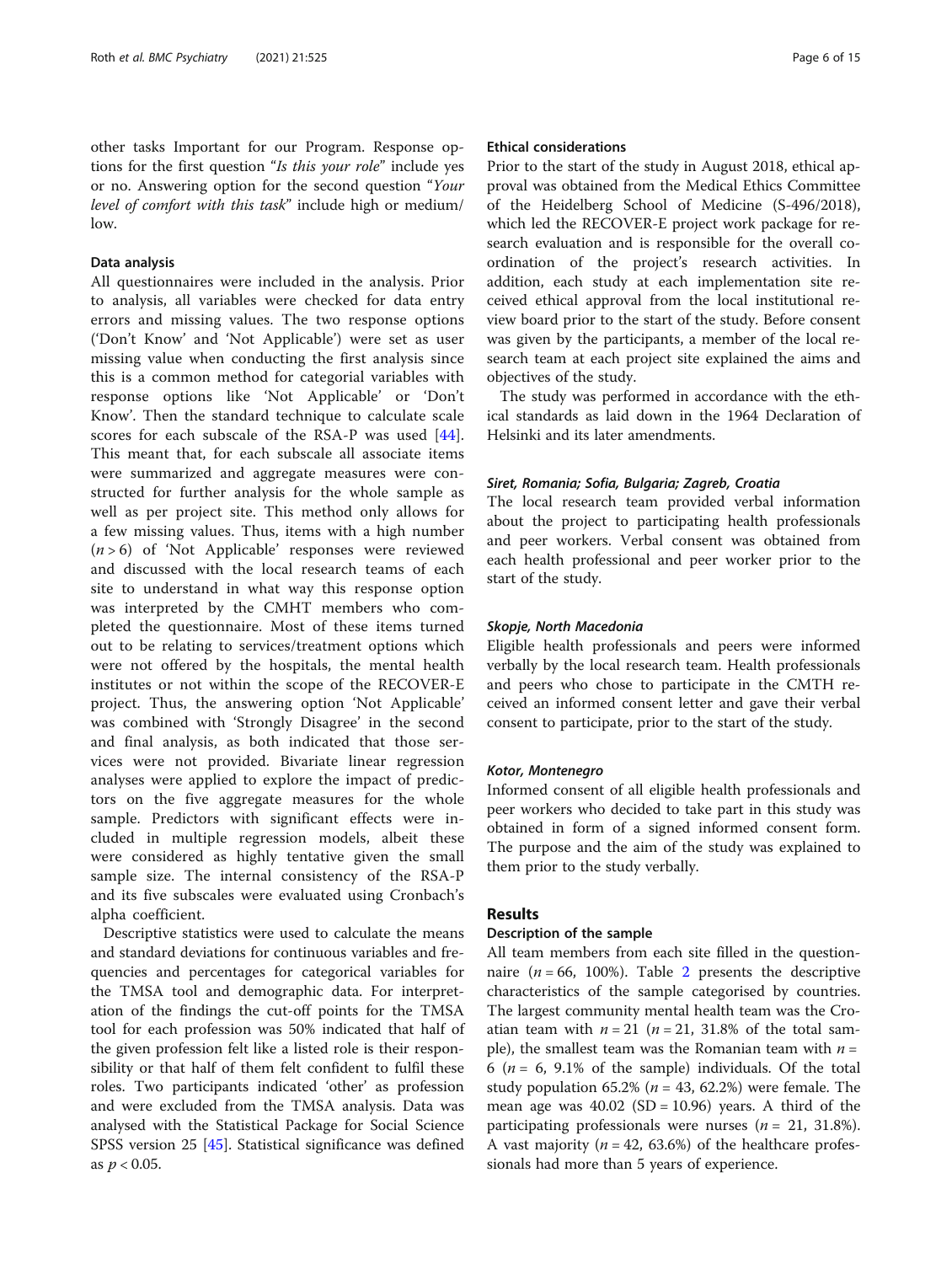<span id="page-6-0"></span>

| <b>Table 2</b> Description of the study population ( $n = 52$ healthcare professionals and $n = 14$ peer workers) per project site |  |  |  |
|------------------------------------------------------------------------------------------------------------------------------------|--|--|--|
|------------------------------------------------------------------------------------------------------------------------------------|--|--|--|

| <b>Project site</b>            | Zagreb,<br>Croatia<br>$n = 21$ | Kotor, Montenegro<br>$n = 15$ | Siret,<br>Romania<br>$n = 6$ | Skopje, North Macedonia<br>$n = 10$ | Sofia,<br><b>Bulgaria</b><br>$n = 14$ | Total<br>$N = 66$ |
|--------------------------------|--------------------------------|-------------------------------|------------------------------|-------------------------------------|---------------------------------------|-------------------|
| Sex                            |                                |                               |                              |                                     |                                       |                   |
| Female                         | 15 (71.4%)                     | $9(60.0\%)$                   | 4 (66.7%)                    | $5(50.0\%)$                         | 10 (71.4%)                            | 43 (65.2%)        |
| Male                           | 6(28.6%)                       | $6(40.0\%)$                   | 2(33.3%)                     | 5 (50.0%)                           | 4 (28,6%)                             | 23 (34.8%)        |
| Age                            |                                |                               |                              |                                     |                                       |                   |
| Mean (SD)                      | 41.3 (12.56)                   | 38.47 (9.71)                  | 43.67 (6.98)                 | 39.10 (11.22)                       | 38.93 (11.83)                         | 40.02 (10.96)     |
| Profession                     |                                |                               |                              |                                     |                                       |                   |
| Nurse                          | 9 (42.9%)                      | 5 (33.3%)                     | 2 (33.3%)                    | $2(20.0\%)$                         | 3(21.4%)                              | 21 (31.8%)        |
| Psychiatrist                   | 4 (19.0%)                      | 4 (26.7%)                     | 1(16.7%)                     | $2(20.0\%)$                         | 2(14.3%)                              | 13 (19.7%)        |
| Psychologist                   | $1(4.8\%)$                     | 2 (13.3%)                     | 1(16.7%)                     | $2(20.0\%)$                         | 3 (21.4%)                             | 9 (13.6%)         |
| Social worker                  | 3 (14.3%)                      | 1(6.7%)                       | 1(16.7%)                     | $1(10.0\%)$                         | 2 (14.3%)                             | 8 (12.1%)         |
| Peer worker                    | 4 (19.0%)                      | 3 (20.0%)                     | 1(16.7%)                     | $2(20.0\%)$                         | 4 (28.6%)                             | 14 (21.2%)        |
| Other                          | 0                              | $\Omega$                      | $\Omega$                     | $1(10.0\%)$                         | $\Omega$                              | $1(1.5\%)$        |
| <b>Professional Experience</b> |                                |                               |                              |                                     |                                       |                   |
| Less than one year             | 0                              | 2 (13.3%)                     | 1(16.7%)                     | $1(10.0\%)$                         | 4 (28.6%)                             | 8 (12.1%)         |
| Between one and two years      | $1(4.8\%)$                     | 0                             | 0                            | $1(10.0\%)$                         | 3(21.4%)                              | 5(7.6%)           |
| Between two and three years    | 3 (14.3%)                      | 0                             | 0                            | $\mathbf{0}$                        | $\Omega$                              | 3(4.5%)           |
| Between three and four years   | 2(9.5%)                        | 0                             | 1(16.7%)                     | $1(10.0\%)$                         | $\mathbf{0}$                          | $4(6.1\%)$        |
| Between four and five years    | $1(4.8\%)$                     | 0                             | 0                            | 3 (30.0%)                           | $\Omega$                              | $4(6.1\%)$        |
| More than five years           | 14 (66.7%)                     | 13 (86.7%)                    | 4 (66.7%)                    | 4 (40.0%)                           | 7 (50.0%)                             | 42 (63.6%)        |

\*Team size varies due different local human resources

# Recovery Self-Assessment Provider Version (RSA-P) Overall Recovery Self-Assessment Scale

The members of the CMHT in Romania and Bulgaria reported the highest mean scores of the RSA-P subscales, with an overall scale 4.46 (SD 0.327) and 4.46 (SD 0.211), respectively. The team members of the Croatian team reported an overall mean of 4.16 (SD 0.404). The lowest means were indicated by the Macedonian team 4.05 (SD 0.694) and the Montenegrin team 3.58 (SD 0.275). This pattern was similar for the different subscales (Table 3).

### Associations between individual characteristics and Recovery Self-Assessment

Profession ( $p = 0.029$ , beta coefficient = 0.271) and professional experience ( $p = 0.008$ , beta coefficient =  $-0.328$ ) were associated with the total RSA-P score. However, only professional experience ( $p = 0.036$ , beta coefficient = − 0.268) remained significant in the multiple regression analysis with both predictors. The effect of professional experience on the total RSA-P implied that healthcare providers with fewer years of professional experience (less than 5 years) were more likely to perceive that their

| Table 3 Recovery Self-Assessment Scale (Provider Version) per project site |  |
|----------------------------------------------------------------------------|--|
|----------------------------------------------------------------------------|--|

| <b>Project sites</b>                               |                               |                                 |                             |                                 |                               |
|----------------------------------------------------|-------------------------------|---------------------------------|-----------------------------|---------------------------------|-------------------------------|
| RSA-P subscale, mean score<br>(standard deviation) | Zagreb, Croatia<br>$(n = 21)$ | Kotor, Montenegro<br>$(n = 15)$ | Siret, Romania<br>$(n = 9)$ | Skopje, Macedonia<br>$(n = 10)$ | Sofia, Bulgaria<br>$(n = 14)$ |
| Life Goals                                         | 4.1(0.46)                     | 3.7(0.33)                       | 4.6(0.37)                   | 4.0(0.68)                       | 4.4(0.28)                     |
| Involvement                                        | 3.8(0.57)                     | 2.7(0.65)                       | 4.6(0.45)                   | 4.0(0.88)                       | 4.5(0.31)                     |
| Diversity of treatment option                      | 4.2(0.54)                     | 3.1(0.23)                       | 4.6(0.36)                   | 4.1(0.75)                       | 4.7(0.19)                     |
| Choice                                             | 4.4(0.43)                     | 4.5(0.32)                       | 4.5(0.35)                   | 4.0(0.72)                       | 4.8(0.15)                     |
| Individually tailored service                      | 4.0(0.46)                     | 3.4(0.47)                       | 4.7(0.37)                   | 4.1(0.91)                       | 4.6(0.24)                     |
| <b>Total RSA-P</b>                                 | 4.2(0.40)                     | 3.6(0.28)                       | 4.5(0.33)                   | 4.1(0.69)                       | 4.5(0.21)                     |

\* Response options include a 5-point Likert scale from 1 (strongly disagree) to 5 (strongly agree) and two additional answering options (Don't know and Not Applicable, Higher scores indicate a greater degree of implementation of recovery-oriented practices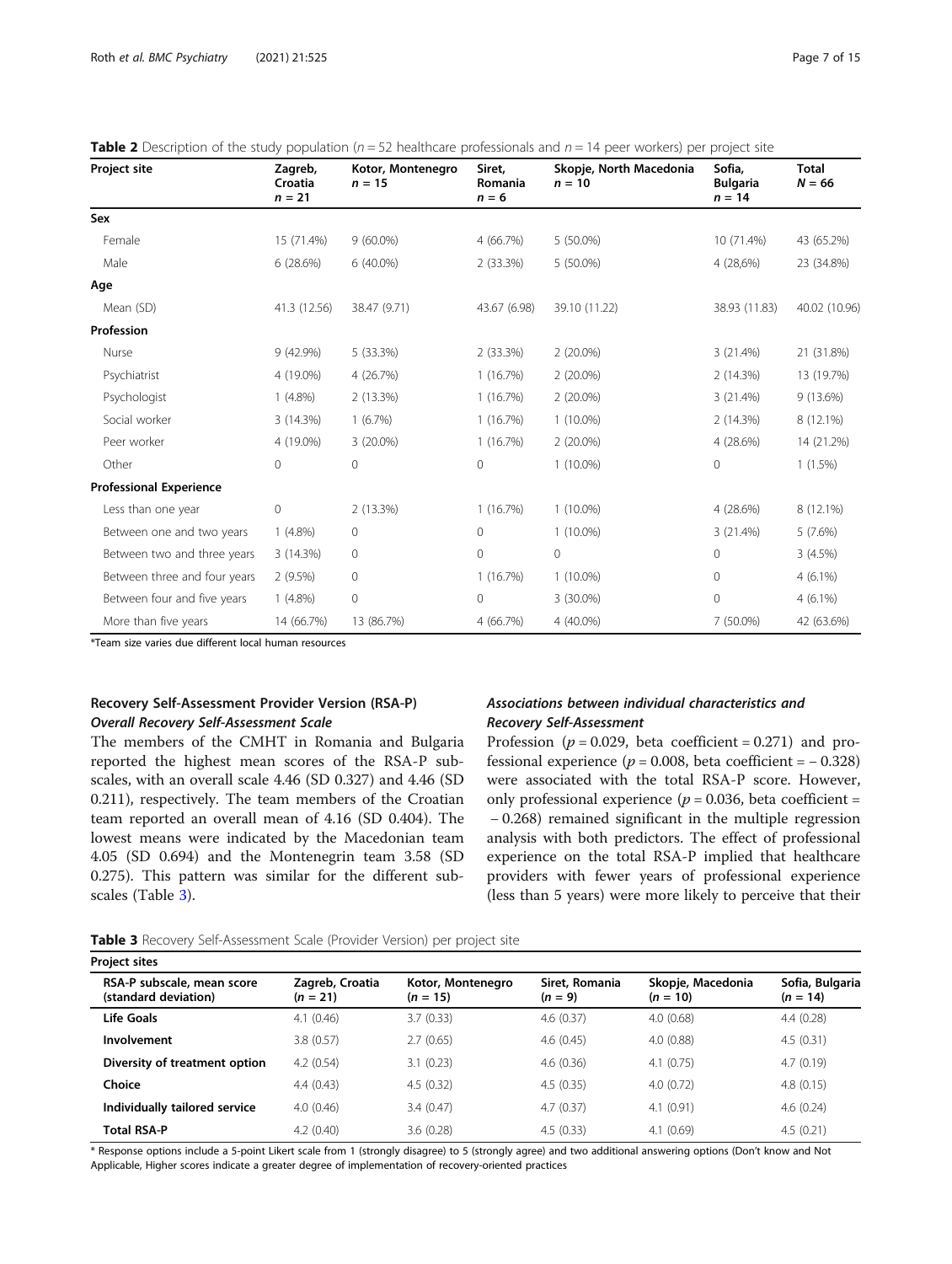healthcare practice operated recovery-oriented compared to team members with more years of professional experience.

RSA-P-Subscales The amount of professional experience had an impact on the degree to what healthcare provider perceived choices are available to clients and if these choices are respected ( $p = 0.027$ , beta coefficient = − 0.286). More specifically, professionals with fewer years of professional experience (less than 5 years) were more likely to perceive that individual choices are available to clients and that these choices are respected than with team members with more years of work experience. Additionally, work experience  $(p = 0.003, \text{beta coefficient})$ cient =  $-0.357$ ) and profession ( $p = 0.012$ , beta coefficient = 0.311) were associated with the extent to which staff helps with the development and achievement of life goals based on the preferences of the patients. In the multiple regression analysis with both predictors, only professional experience remained significant ( $p = 0.023$ , beta coefficient =  $-$  0.286,). Thus, CMHT members with more years of professional experience (more than 5 years) perceived that their role was less supportive regarding helping clients with achieving and developing their individual life goals. Healthcare provider with less work experience (less than 5 years) had a higher tendency to perceive that clients are involved in their healthcare and in decision-making compared to their those with more years of experience ( $p = 0.016$ , beta coefficient =  $-0.311$ ). Professionals with more years of work experience (more than 5 years) felt less like their healthcare organisation provides different treatment options or supports clients to get involved in non-mental health activities  $(p = 0.017, \text{beta coefficient} = -0.302)$ . The expected effect of professional experience on the subscale Individually Tailored Services was not significant although close ( $p = 0.051$ , beta coefficient =  $-0.251$ ).

#### Team Member Self-Assessment

The findings of the TMSA are reported by professions. More than 50% indicate that most members of a profession saw themselves in a certain role and/or felt highly confident in fulfilling these roles. The questionnaire was completed after the healthcare professionals received the first week of training and started to work as CMHTs.

Nurses A large majority of the nurses (81.0%) saw themselves in the role of identifying and engaging patients. Nevertheless, only a small number (33.3%) stated that they feel highly confident to fulfil the different responsibilities within this role on the CMHT. A third stated that diagnosing behavioural health disorders is their responsibility (33.3%). Over 50% also saw themselves as having a role in tracking treatment outcomes, although only a few felt confident to fulfil this role. A vast majority of nurses saw their role in different responsibilities within this role as well, such as by conducting behavioural health assessments, developing, and updating behavioural health treatment plans, educating service user about symptoms and treatment option, brief counselling, activity scheduling, behavioural activation, facilitating referral to specialty care or social services, and creating and supporting relapse prevention plan. However, only a few felt confident to fulfil these responsibilities. A large majority of nurses also stated that proactively adjust treatment if patients are not responding is their role, however less than a third of them felt confident to fulfil these roles. Although other tasks such as administrative support for program (scheduling, resources) is a role more than 50% of the nurses also saw themselves in, only a few felt confident to fulfil these roles (Tables [4](#page-8-0), [5](#page-9-0) and [6\)](#page-10-0).

Psychiatrists Most psychiatrists saw themselves in all listed roles, and also felt confident to fulfil these roles. They particularly identified with the role of tracking treatment outcomes and initiating and providing treatment (Tables  $4, 5$  $4, 5$  $4, 5$  and  $6$ ).

Psychologists A vast majority of psychologists identified with all roles listed and felt highly confident to fulfil these roles. Although they felt like they were responsible for some tasks such as prescribing psychotropic medications, service user education about medications and side effects, identifying and treating coexisting medical conditions, and facilitating referral to specialty care or social services of within the role of tracking treatment outcomes, they saw themselves more in the roles of identifying and engaging patients and initiating and providing treatment (Tables [4](#page-8-0), [5](#page-9-0) and [6](#page-10-0)).

Social workers A majority of social workers saw themselves in all roles listed, but did not feel confident to fulfil these roles. All social workers stated that they were responsible for identifying people who may need help, engaging patients and introducing the care team to the patient. Interestingly, all social workers saw themselves in the role of tracking outcome of referrals and other treatments, but only two felt confident to fulfil this role (25.0%). Initiate and provide treatment is a role mainly psychiatrists identified with; however, all social workers stated that they saw themselves in facilitate referral to specialty care or social services and create and support relapse prevention plans, and indicated feeling highly confident to fulfil these tasks (Tables [4,](#page-8-0) [5](#page-9-0) and [6\)](#page-10-0).

Peer workers Almost all peer workers saw themselves in the role of engaging service users in the care program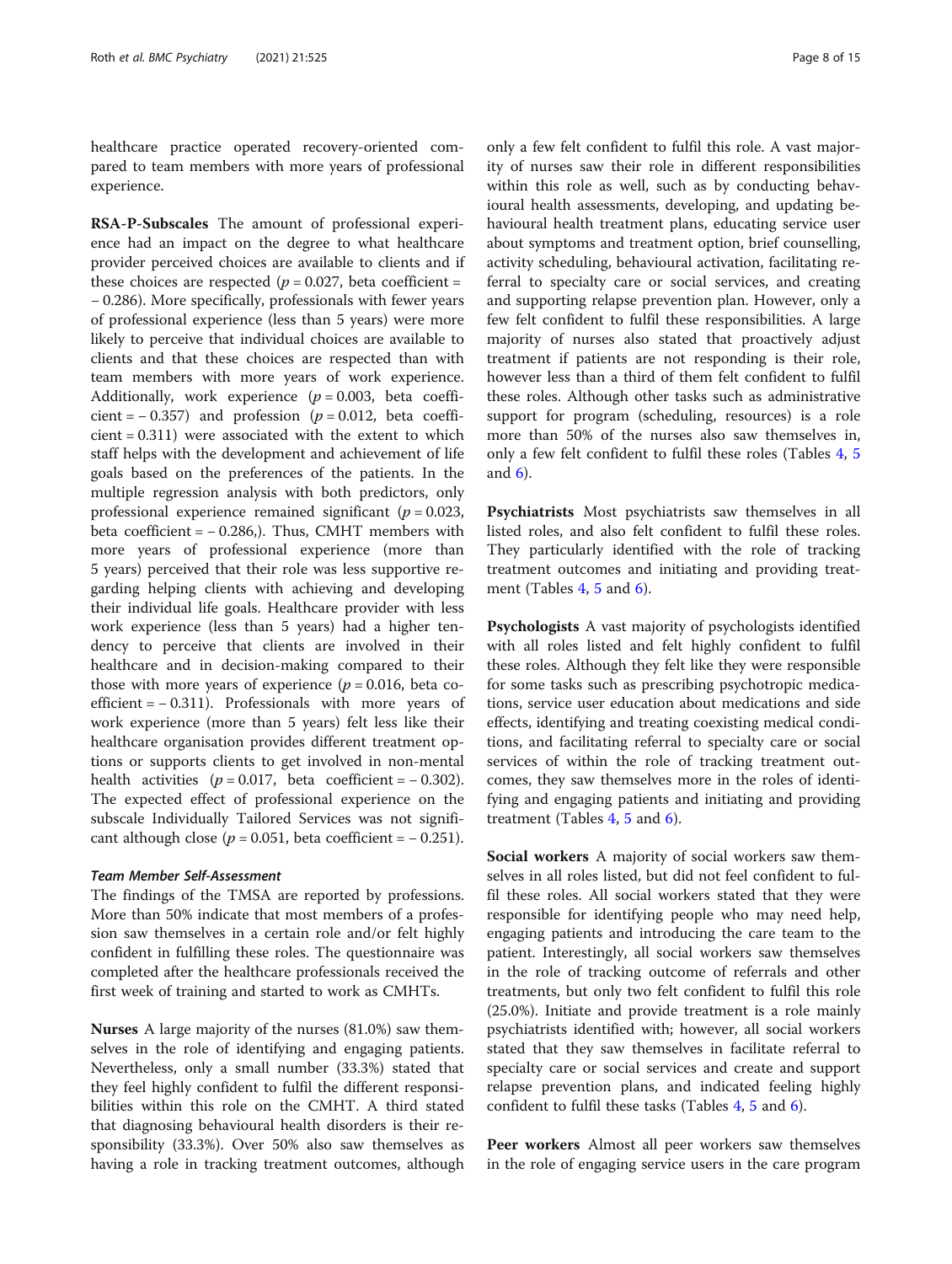#### <span id="page-8-0"></span>Table 4 Team Member Self-Assessment tool: Identify and Engage Patients and Track Treatment Outcome

| r really member ben hoseboment tool, identify and engage rationic and mack meatment outcome<br>In total $n = 65$ professionals |                                         | Nurse<br>$n = 21$ | $n = 13$    | Psychiatrist Psychologist Social<br>$n = 9$ | worker<br>$n = 8$ | Peer<br>worker<br>$n = 14$ |
|--------------------------------------------------------------------------------------------------------------------------------|-----------------------------------------|-------------------|-------------|---------------------------------------------|-------------------|----------------------------|
| <b>Identify and Engage Patients</b>                                                                                            |                                         |                   |             |                                             |                   |                            |
| Identify People who may need help                                                                                              | Is this my role <sup>a</sup>            | 17<br>$(81.0\%)$  | 13 (100.0%) | 8 (88.9%)                                   | 8 (100.0%)        | 3 (21.4%)                  |
|                                                                                                                                | Highly<br>confident <sup>b</sup>        | 7<br>(33.3%)      | 13 (100.0%) | 8 (88.9%)                                   | 6 (75.0%)         | 2 (14.2%)                  |
| Screen for behavioural health problems using valid measures                                                                    | Is this my role <sup>a</sup>            | 13<br>$(61.9\%)$  | 12 (92.3%)  | 8 (88.9%)                                   | 5 (62.5%)         | $1(7.1\%)$                 |
|                                                                                                                                | Highly<br>confident <sup>b</sup>        | 5<br>(23.8%)      | 11 (84.6%)  | 6(66.7%)                                    | $2(25.0\%)$       | $1(7.1\%)$                 |
| Diagnose behavioural health disorders                                                                                          | Is this my role <sup>a</sup>            | 7<br>(33.3%)      | 13 (100.0%) | 7(77.7%)                                    | 5 (62.5%)         | $1(7.1\%)$                 |
|                                                                                                                                | <b>Highly</b><br>confident <sup>b</sup> | 5<br>(23.8%)      | 12 (92.3%)  | 6(66.7%)                                    | 1(12.5%)          | $0(0.0\%)$                 |
| Engage patients in collaborative care program and introduce<br>care team                                                       | Is this my role <sup>a</sup>            | 17<br>$(81.0\%)$  | 13 (100.0%) | 7 (77.7%)                                   | 8 (100.0%)        | 11 (78.6%)                 |
|                                                                                                                                | <b>Highly</b><br>confident <sup>b</sup> | 10<br>(47.6%)     | 10 (76.9%)  | 4 (44.4%)                                   | 4 (50.0%)         | 4 (28.6%)                  |
| <b>Track Treatment Outcome</b>                                                                                                 |                                         |                   |             |                                             |                   |                            |
| Track treatment engagement & adherence using registry                                                                          | Is this my role <sup>a</sup>            | 15<br>(71.4%)     | 12 (92.3%)  | 5(55.6%)                                    | 5 (62.5%)         | 8 (57.1%)                  |
|                                                                                                                                | Highly<br>confident <sup>b</sup>        | 3<br>(14.3%)      | 9(69.2%)    | $1(11.1\%)$                                 | 2 (25.0%)         | $1(7.1\%)$                 |
| Reach out to patients who are non-adherent or disengaged                                                                       | Is this my role <sup>a</sup>            | 17<br>$(81.0\%)$  | 12 (92.3%)  | 8 (88.9%)                                   | 6 (75.0%)         | 9(64.3%)                   |
|                                                                                                                                | Highly<br>confident <sup>b</sup>        | 6<br>(28.6%)      | 8 (61.5%)   | 3 (33.3%)                                   | $2(25.0\%)$       | 1(7.7%)                    |
| Track patients' symptoms with measurement tool                                                                                 | Is this my role <sup>a</sup>            | 12<br>(57.1%)     | 12 (92.3%)  | 8 (88.9%)                                   | 5 (62.5%)         | 4 (28.6%)                  |
|                                                                                                                                | Highly<br>confident <sup>b</sup>        | 5<br>(28.8%)      | 9(69.2%)    | 5 (55.5%)                                   | 3 (37.5%)         | $0(0.0\%)$                 |
| Track medication side effects and concerns                                                                                     | Is this my role <sup>a</sup>            | 13<br>$(61.9\%)$  | 13 (100.0%) | 4 (44.4%)                                   | 3 (37.5%)         | 7 (50.0%)                  |
|                                                                                                                                | Highly<br>confident <sup>b</sup>        | 9<br>$(42.9\%)$   | 11 (84.6%)  | $1(11.1\%)$                                 | 1(12.5%)          | $1(7.1\%)$                 |
| Track outcome of referrals and other treatments                                                                                | Is this my role <sup>a</sup>            | 15<br>(71.4%)     | 13 (100.0%) | 7 (77.7%)                                   | 8 (100.0%)        | 8 (57.1%)                  |
|                                                                                                                                | Highly<br>confident <sup>b</sup>        | 8<br>(38.1%)      | 11 (84.6%)  | 4 (44.4%)                                   | $2(25.0\%)$       | 2(14.3%)                   |

Absolute Numbers; <sup>a</sup> Answering categories were: yes; no; <sup>b</sup> Answering categories were: high; Med/low confident; 'other  $n = 1'$  was excluded from this analysis

and introduce care team to the service user (78.6%), only around a third felt confident to fulfil this role (28.6%). Interestingly, more than half of peer workers saw themselves in the role of tracking treatment outcomes, except for tracking patients' symptoms with measurement tools, although they did not feel confident to fulfil this role. They also stated to be responsible for some tasks within the role of initiating and providing treatment like performing behavioural health assessment, develop and update behavioural health treatment plan, service user education about symptoms and treatment option, and brief counselling, activity scheduling, behavioural activation. However, they only felt confident to fulfil the task of educating patients about symptoms and treatment options. Less than 50% felt responsible for the role of proactively adjusting treatment if patients are not responding. Half of the peer workers identified with the role of fulfilling other tasks important for the program, nevertheless only a few felt confident enough to fulfil this role (Tables  $4, 5$  $4, 5$  and  $6$ ).

# **Discussion**

The aim of this study was to explore the extent to which CMHT members perceived that they deliver care in a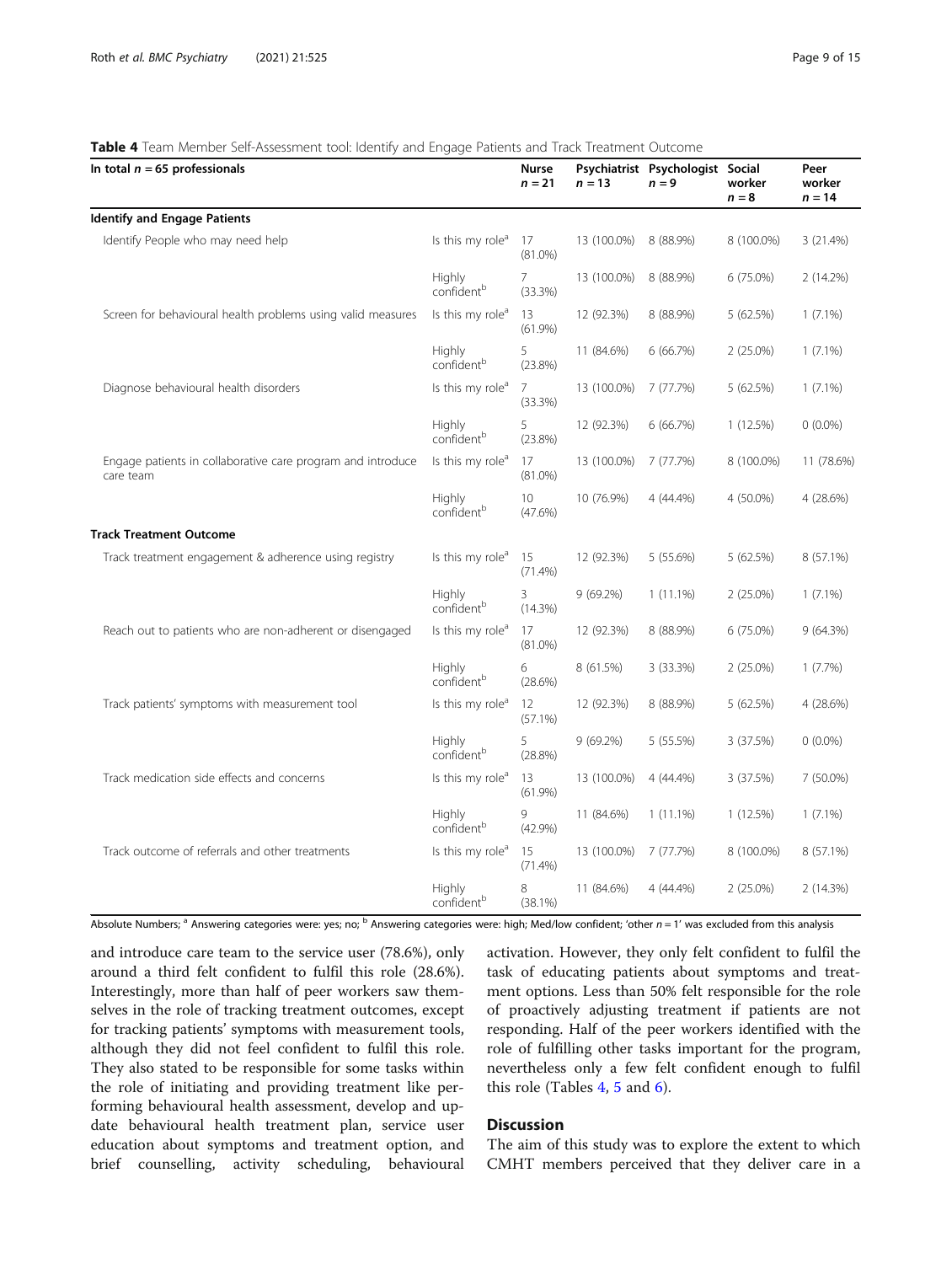#### <span id="page-9-0"></span>Table 5 Team Member Self-Assessment tool: Initiate and provide treatment

| In total $n = 65$ professionals                                   |                                         | Nurse<br>$n = 21$ | $n = 13$    | Psychiatrist Psychologist Social<br>$n = 9$ | worker<br>$n = 8$ | Peer<br>worker<br>$n = 14$ |
|-------------------------------------------------------------------|-----------------------------------------|-------------------|-------------|---------------------------------------------|-------------------|----------------------------|
| Initiate and provide treatment                                    |                                         |                   |             |                                             |                   |                            |
| Perform behavioural health assessment                             | Is this my role <sup>a</sup>            | 12<br>$(57.1\%)$  | 13 (100.0%) | 8 (88.9%)                                   | 6 (75.0%)         | 8 (57.1%)                  |
|                                                                   | Highly<br>confident <sup>b</sup>        | 5 (28.8%)         | 11 (84.6%)  | 5 (55.6%)                                   | 3 (37.5%)         | 2(14.3%)                   |
| Develop and update behavioural health treatment plan              | Is this my role <sup>a</sup>            | 12<br>$(57.1\%)$  | 13 (100.0%) | 8 (88.9%)                                   | 5 (62.5%)         | 10 (71.4%)                 |
|                                                                   | Highly<br>confident <sup>b</sup>        | 3 (14.3%)         | 11 (84.6%)  | 3(33.3%)                                    | $2(25.0\%)$       | 2(14.3%)                   |
| Service user education about symptoms and treatment<br>option     | Is this my role <sup>a</sup>            | 14<br>(66.7%)     | 13 (100.0%) | 8 (88.9%)                                   | 4 (50.0%)         | 9 (64.3%)                  |
|                                                                   | <b>Highly</b><br>confident <sup>b</sup> | 7 (33.3%)         | 13 (100.0%) | 6 (66.7%)                                   | 4 (50.0%)         | 8 (57.1%)                  |
| Prescribe psychotropic medications                                | Is this my role <sup>a</sup>            | 4 (19.0%)         | 13 (100.0%) | $1(11.1\%)$                                 | 1(12.5%)          | $1(7.1\%)$                 |
|                                                                   | Highly<br>confident <sup>b</sup>        | $1(4.8\%)$        | 13 (100.0%) | $1(11.1\%)$                                 | $0(0.0\%)$        | $0(0.0\%)$                 |
| Service user education about medications and side effects         | Is this my role <sup>a</sup>            | 6(28.6%)          | 13 (100.0%) | 2(22.2%)                                    | 1(12.5%)          | 4 (28.6%)                  |
|                                                                   | Highly<br>confident <sup>b</sup>        | 4 (19.0%)         | 13 (100.0%) | 2(22.2%)                                    | $0(0.0\%)$        | $1(7.1\%)$                 |
| Brief counselling, activity scheduling, behavioural<br>activation | Is this my role <sup>a</sup>            | 13<br>$(61.9\%)$  | 13 (100.0%) | $9(100.0\%)$                                | 7 (87.5%)         | 8 (57.1%)                  |
|                                                                   | <b>Highly</b><br>confident <sup>b</sup> | 7 (33.3%)         | 11 (84.6%)  | 6(66.7%)                                    | 5(62.5%)          | 2 (14.3%)                  |
| Evidence-based psychotherapy                                      | Is this my role <sup>a</sup>            | 6(28.6%)          | 11 (84.6%)  | 8 (88.9%)                                   | 3 (37.5%)         | $1(7.1\%)$                 |
|                                                                   | <b>Highly</b><br>confident <sup>b</sup> | $4(21.1\%)$       | 8 (61.5%)   | 6 (66.7%)                                   | 1(12.5%)          | $0(0.0\%)$                 |
| Identify and treat coexisting medical conditions                  | Is this my role <sup>d</sup>            | 7 (33.3%)         | 13 (100.0%) | 3 (33.3%)                                   | 1(12.5%)          | $0(0.0\%)$                 |
|                                                                   | <b>Highly</b><br>confident <sup>b</sup> | 4 (21.1%)         | 11 (84.6%)  | 3 (3339%)                                   | $0(0.0\%)$        | $0(0.0\%)$                 |
| Facilitate referral to specialty care or social services          | Is this my role <sup>a</sup>            | 13<br>$(61.9\%)$  | 13 (100.0%) | 4 (44.4%)                                   | 8 (100.0%)        | 2 (14.3%)                  |
|                                                                   | <b>Highly</b><br>confident <sup>b</sup> | 5 (28.8%)         | 11 (84.6%)  | 2(22.2%)                                    | 7 (87.5%)         | $1(7.1\%)$                 |
| Create and support relapse prevention plan                        | Is this my role <sup>a</sup>            | 17<br>$(81.0\%)$  | 13 (100.0%) | $9(100.0\%)$                                | 8 (100.0%)        | 5 (35.7%)                  |
|                                                                   | Highly<br>confident <sup>b</sup>        | 8 (38.1%)         | 13 (100.0%) | 6 (66.7%)                                   | 5(62.5%)          | $1(7.1\%)$                 |

Absolute Numbers; <sup>a</sup> Answering categories were: yes; no; <sup>b</sup> Answering categories were: high; Med/low confident; 'other  $n = 1'$  was excluded from this analysis

recovery-oriented, strength-based approach after they received the first week of a two-weeks of training session covering the concept of recovery-oriented practice and started to work as CMHT. We found that all CMHT members in the five sites perceived that they incorporated recovery principles (such as involving service user in the management of their own care, giving them a voice and a choice as well as tailoring the service they provide to the need of the individuals) into their practice to a moderately high degree based on the RSA-P. Specific aspects such as connecting service user with selfhelp, peer support or advocacy groups and programs, and embedding service user on advisory boards and management meetings showed room for enhanced implementation. Healthcare professionals with less professional experience had the tendency to perceive that their practice implemented recovery-oriented care principles compared to team members with a higher degree of professional experience.

The importance of shifting towards placing the service user at the centre of care and embedding recovery principles into clinical practice has been recognised in international documents such as the WHO Mental Health Action Plan [[46\]](#page-14-0). Globally,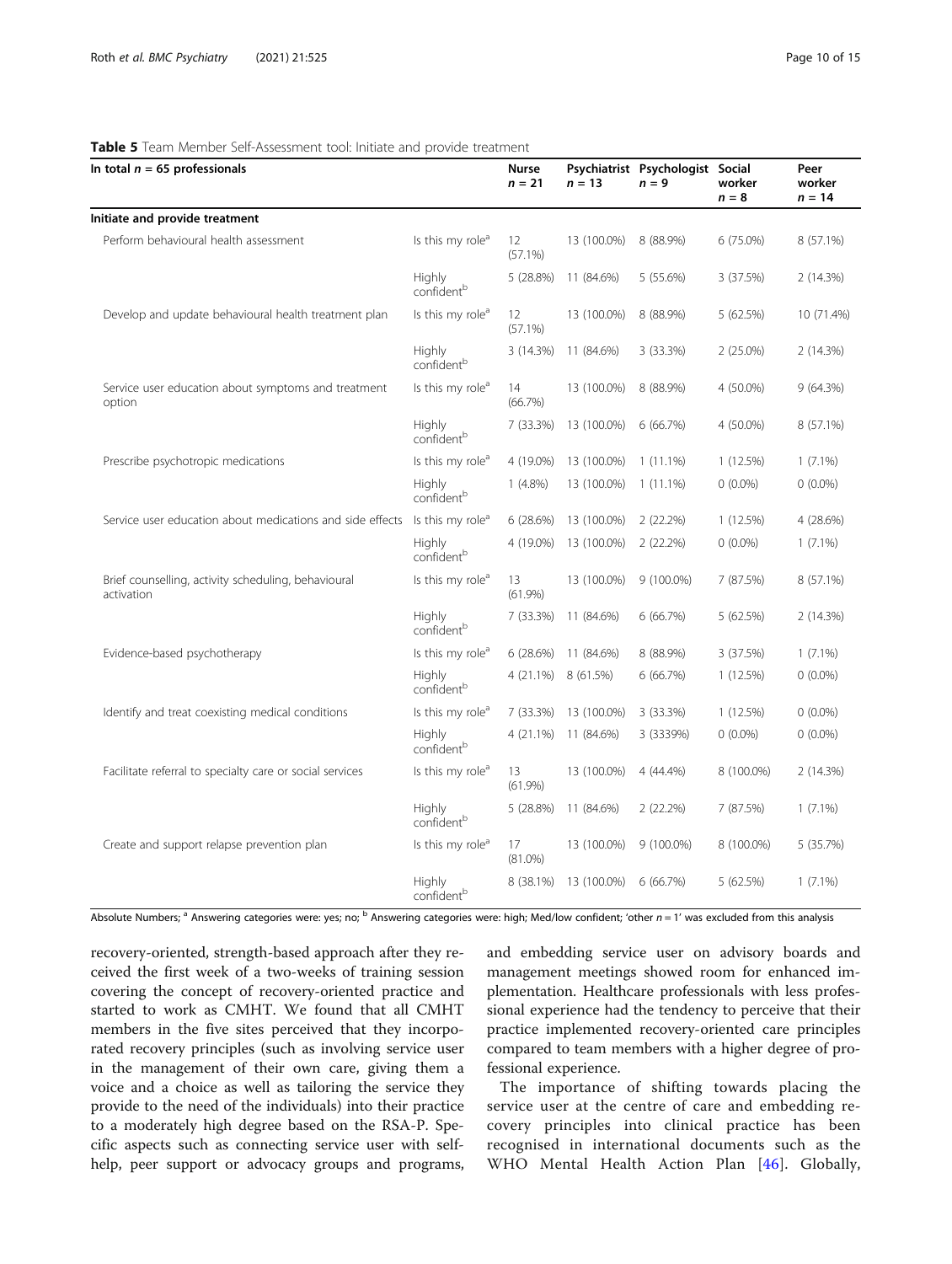<span id="page-10-0"></span>Table 6 Team Member Self-Assessment tool: Proactively adjust treatment if patients are not responding and other tasks important for our project

| In total $n = 65$ professionals                                     |                                  | <b>Nurse</b><br>$n = 21$ | $n = 13$    | Psychiatrist Psychologist Social<br>$n = 9$ | worker<br>$n = 8$ | Peer<br>worker<br>$n = 14$ |
|---------------------------------------------------------------------|----------------------------------|--------------------------|-------------|---------------------------------------------|-------------------|----------------------------|
| Proactively adjust treatment if patients are not responding         |                                  |                          |             |                                             |                   |                            |
| Assess need for changes in treatment                                | Is this my role <sup>a</sup>     | 15<br>(71.4%)            | 13 (100.0%) | 7 (77.8%)                                   | 7 (87.5%)         | 5 (35.7%)                  |
|                                                                     | Highly<br>confident <sup>b</sup> | $4(21.1\%)$              | 12 (92.3%)  | 4 (44.4%)                                   | 5(62.5%)          | $0(0.0\%)$                 |
| Facilitate changes in treatment/ treatment plan                     | Is this my role <sup>a</sup>     | 15<br>$(71.4\%)$         | 13 (100.0%) | 9 (100.0%)                                  | 7 (87.5%)         | 5 (35.7%)                  |
|                                                                     | Highly<br>confident <sup>b</sup> | 5(28.8%)                 | 10 (76.9%)  | 4 (44.4%)                                   | 4 (50.0%)         | $0(0.0\%)$                 |
| Provide caseload-focused psychiatric consultation                   | Is this my role <sup>a</sup>     | 13<br>$(61.9\%)$         | 13 (100.0%) | 4 (44.4%)                                   | 5(62.5%)          | 6 (42.9%)                  |
|                                                                     | Highly<br>confident <sup>b</sup> | 6(28.6%)                 | 11 (84.6%)  | $0(0.0\%)$                                  | $2(5.0\%)$        | 2 (14.3%)                  |
| Provide in-person psychiatric assessment when needed                | Is this my role <sup>a</sup>     | 12<br>$(57.1\%)$         | 13 (100.0%) | 4 (44.4%)                                   | 1(12.5%)          | $1(7.1\%)$                 |
|                                                                     | Highly<br>confident <sup>b</sup> | 5 (23.8%)                | 13 (100.0%) | $0(0.0\%)$                                  | 1(12.5%)          | $1(7.1\%)$                 |
| Other tasks important for this program                              |                                  |                          |             |                                             |                   |                            |
| Coordinate communication among team members/<br>providers           | Is this my role <sup>a</sup>     | 11<br>(52.4%)            | 11 (84.6%)  | 8 (88.9%)                                   | 5(62.5%)          | 7 (50.0%)                  |
|                                                                     | Highly<br>confident <sup>b</sup> | $4(21.1\%)$              | 9(69.2%)    | 5 (55.6%)                                   | 3 (37.5%)         | 3 (21.4%)                  |
| Administrative support for program (e.g., scheduling,<br>resources) | Is this my role <sup>a</sup>     | 15<br>$(71.4\%)$         | 11 (84.6%)  | 6 (66.7%)                                   | 7 (87.5%)         | 7 (50.0%)                  |
|                                                                     | Highly<br>confident <sup>b</sup> | $4(21.1\%)$              | 9(69.2%)    | 3 (33.3%)                                   | 4 (50.0%)         | 2 (14.3%)                  |
| Clinical supervision for Program                                    | Is this my role <sup>a</sup>     | 10<br>(47.6%)            | 12 (92.3%)  | 5 (55.6%)                                   | 4 (50.0%)         | 7 (50.0%)                  |
|                                                                     | Highly<br>confident <sup>b</sup> | 5 (23.8%)                | 12 (92.3%)  | 3 (33.3%)                                   | 1(12.5%)          | 3 (21.4%)                  |

Absolute Numbers; <sup>a</sup> Answering categories were: yes; no; <sup>b</sup> Answering categories were: high; Med/low confident; 'other  $n = 1'$  was excluded from this analysis

mental professional organizations and mental health systems have introduced curricula or training on recovery-oriented care, such as the Substance Abuse and Mental Health Services Administration (SAMHSA) recovery-oriented curricula introduced in 2009 [[47\]](#page-14-0). CMHT members perceived that they already embedded recovery-oriented care principles into their clinical practice; however, CMHT members in this study are a group of highly motivated health care professionals within the mental health workforce in each of the five sites, who are committed to furthering their care delivery strategies and improving client outcomes. They are therefore not represented of the typical mental health workforce, and it is possible that the motivation to provide recovery-oriented care within the teams is higher compared to healthcare providers who have not been selected or are not interested in community care. It

is possible that younger generations of health professionals are more motivated to adopt new methods in care delivery and client communication. These findings are consistent with those by Malone et al. [[10](#page-13-0)]. They conducted a systematic review on the effects of CMHT management compared to non-research CMHT management. All healthcare professional working as CMHT included in their review have been selected or linked to the research programme. Hence, it is not clear if the results can be generalised from selected or highly committed professionals to non-selected professionals. The same applies to the findings of this study. The members of each CMHT of this study attended the first week of twoweeks training on the concept of recovery provided by the coordinating project team. This training might have a positive impact on the perceptions of the healthcare provider regarding the degree of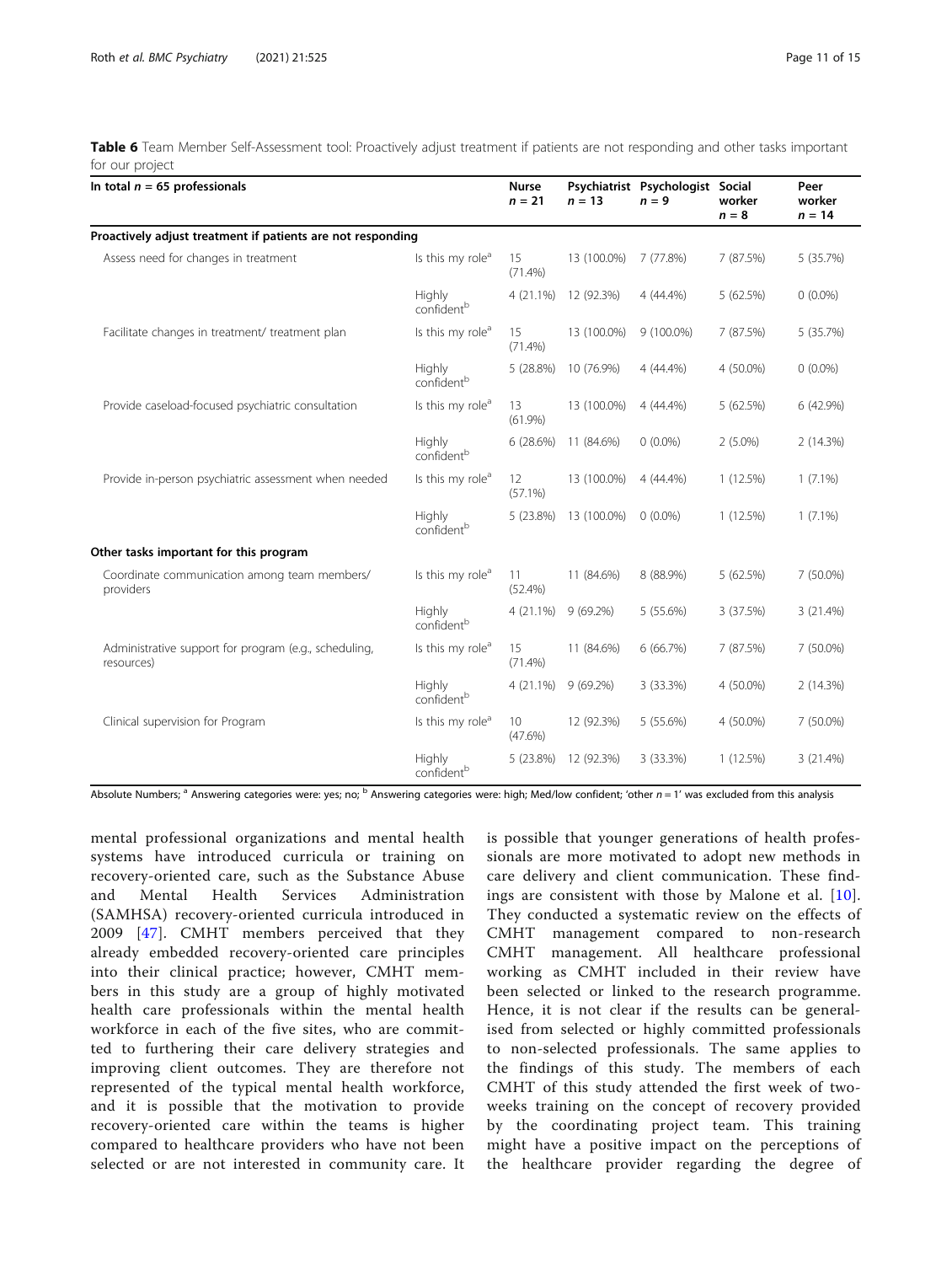recovery-oriented care within their organisation. Prior research shows that new knowledge and skills can enhance motivation and enthusiasm among health care professionals. One prior study found that staff which had been trained in recovery-oriented interventions had higher perceptions of recoveryoriented care compared to nontrained staff [[22\]](#page-13-0). On its own, training cannot sustain motivation and shifts in practices, and other implementation strategies such as mentoring, supervision and feedback [[22](#page-13-0), [48\]](#page-14-0), and booster training [[49](#page-14-0)] focused on knowledge acquisition and skill-building are important for sustaining practice changes in community mental health care [[50\]](#page-14-0).

Related to our second aim to explore how CMHT members perceived their new roles within a CMHT format and as a multidisciplinary team, we found that nurses saw themselves mainly in the role of identifying and engaging patients, tracking treatment outcomes, proactively adjusting treatment if patients are not responding and other tasks important for this project. Nevertheless, compared to the psychiatrists and psychologists, most of the nurses did not feel confident to fulfil specific roles. Psychiatrists, psychologists, and social workers saw themselves in almost all roles listed. In comparison with the psychologists and social workers, psychiatrists felt highly confident to fulfil each role. Peer workers mainly saw themselves in the role of engaging patients and fulfil other tasks important to the project. Nevertheless, they did not feel confident to fulfil specific roles. Interestingly, most peer workers saw themselves in roles included within the domain of track treatment outcomes and initiate and provide treatment. CMHT members of this study, especially nurses and peer workers, are not always aware of their role or responsibilities or do not feel confident to fulfil specific roles. It makes sense that for example nurses do not feel confident doing some of the tasks that a psychiatrist usually does, as it is not necessarily their role in the teams, it may be something that they have not been trained for and/or it is something that they are legally not allowed to. Moreover, it may be due to the specific training/education these professionals acquire through their university career as well as longstanding traditions. In Croatia for example university level education of nurses is very new [\[51\]](#page-14-0). Thus, nurses may have not yet acquired their professional identity. This might have an impact on how nurses identified with certain roles and responsibilities. Additionally, peer workers, in general, do not have any specific peer support education to define their professional identity. This findings are consistent with those by Carpenter et al.

[[52](#page-14-0)]; in their study they investigated the impact of working in multidisciplinary CMHTs in North England on social workers and health professionals. They particularly examined the relationship between team identification, team functioning, psychological well-being and job satisfaction  $[52]$  $[52]$  $[52]$ . Although they found out that there is a moderate to high level of role clarity within the members of CMHTs, various role conflicts were detected [[52\]](#page-14-0). Conflicts included disagreements between professions or discipline, workload, misunderstandings of roles and responsi-bilities or an increase in paperwork [[52](#page-14-0)]. Carpenter et al. [[52](#page-14-0)] concluded that role clarity promoted job satisfaction and decreases work related stress. In our study role clarity seems to be problematic, thus conflicts and disagreements may be pre-programmed. In addition, psychiatrists, psychologist, and social workers saw themselves in almost all listed roles, regardless of being confident to fulfil those roles, an unclear division of roles impeded effective team collaboration and cooperation. The existing stigmatisation in the society and among healthcare professionals may had an impact on the role of peer workers. The fact that peer workers are more and more involved in providing mental health care requires a huge shift in the way mental health professionals think. Additionally, the level of selfstigmatisation among peers may be very high and influencing these results of this study as well  $[53, 54]$  $[53, 54]$  $[53, 54]$ .

Another source of role conflict detected by Carpenter et al. [\[52](#page-14-0)] was inadequate allocation of resources for people with SMI e.g. access to appropriate service based on individual needs. These findings agree with those by Singh [[31\]](#page-13-0), in his study he reported that the rapid reduction of beds for people with SMI had an negative impact on the care provided by CMHTs. Although CMHTs may operate effectively, a majority of patients with SMI need to be admitted to acute hospital care to receive the care they need [\[31](#page-13-0)]. Thus, access to an adequate number of acute beds and hospital care is necessary not only for patients with SMI but also for CMHTs to provide effective community-based mental health care and to avoid conflicts.

#### Implications for practice and policy

- It takes time to adjust to new roles and responsibilities when working in a new service delivery format, such as a community mental health team. Role clarification and implementation strategies that span beyond training alone are needed to enhance teamwork and role confidence.
- Moving towards embedding more recovery-oriented principles in clinical practice takes time and practice.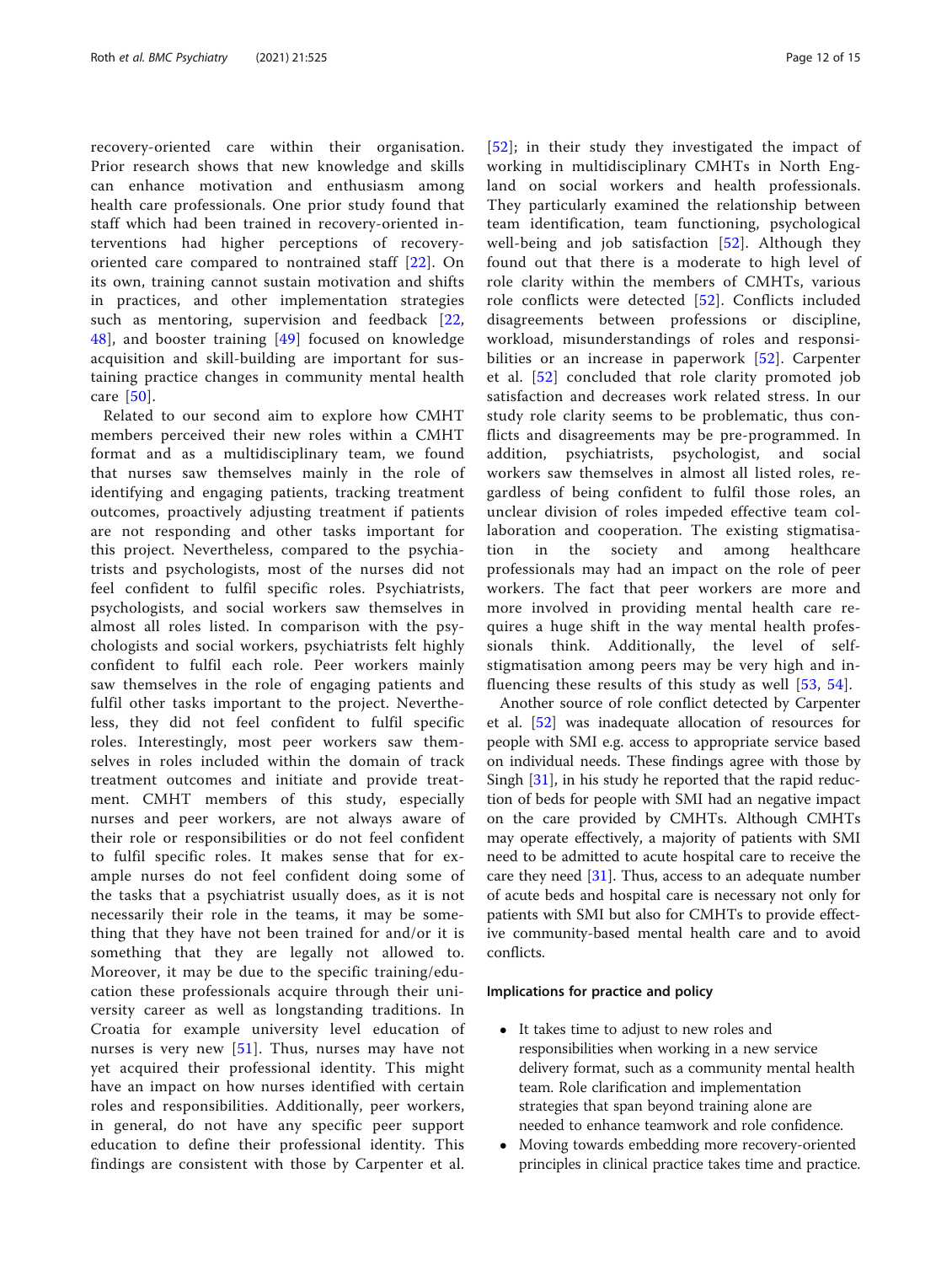<span id="page-12-0"></span>Training can help to raise enthusiasm for this process of change, however more practice and time is needed

• It is meaningful to capture changes in perceptions and experiences in role changes in care teams over time, and tailor implementation strategies and capacity building accordingly.

#### Strengths and Limitations

This is a descriptive study in five mental health centres in different Eastern and Central Europe countries, hence the generalizability of the findings is uncertain. Moreover, all healthcare providers of all five CMHT volunteered to be part of a mobile team, so their personal commitment and their own motivation might influence the results positively compared to healthcare provider who are not involved in such a project. In addition, results may be driven by particular countries due to the difference in sample size. Due to relatively small sample sizes per country, country-specific analysis cannot be performed. Another limitation is that results are based on quantitative data only which do not really capture the scale of practice-level changes and the nuances entailed in it. Qualitative data, such as interview data, are needed to verify the findings. Data was collected after the health professionals and the peer workers received the first week of two-week training session. One week of training about the recovery approach may be unlikely to be sufficient to establish any real change in knowledge, attitudes, and appropriate actions. However, the findings reported in this manuscript focus only on the first step in the project plan, leading to the project aim. In fact, rather than relying on just one-week of training, the project entails additional ongoing support and supervision from the project partners which long term experience in implementing this model of care [\[36](#page-14-0)].

#### Conclusion

After a one-week training session on community-based practices and collaborative teamwork, health workers had implemented key aspects of recovery-oriented practice, allocated roles and responsibilities. Training on its own can usually not sustain motivation and practice, so a highly motivated team is needed in order to embed newly learned skills into practice which was the case in this study. However, the role of nurses and peer workers needs to specify in more detail to improve their confidence level.

#### Abbreviations

WHO: World Health Organisation; SMI: Severe Mental Illness; CMHT: Community Mental Health Team; RECOVER-E: Large-scale implementation of community-based mental health care for people with severe and enduring mental ill health in Europe; RSA-P: Recovery selfassessment tool Provider Version; TMSA: Team Member Self-Assessment Tool

The online version contains supplementary material available at [https://doi.](https://doi.org/10.1186/s12888-021-03542-2) [org/10.1186/s12888-021-03542-2.](https://doi.org/10.1186/s12888-021-03542-2)

#### Additional file 1.

#### Acknowledgements

We would like to thank all healthcare professionals who participated in this study and contribute to the improvement of mental health care. Moreover, would we like to acknowledges the mandate and funding for this project from the European Union's Horizon 2020 Research and Innovation Programme and the Global Alliance for Chronic Disease.

#### Authors' contributions

MW and LSZ conceived this study and elaborated the research protocol. CR conducted data-analysis and wrote the draft-manuscript. MW, BHP and LSZ provided extensive inputs in the draft-manuscript. The remaining authors (MRK, SB, SM, AI, DSG, IP, AT, JD, TD, RIN, TR, AN, SB, MM, VN and RD) translated the source questionnaire into local languages, conducted datacollection, and provided inputs into the manuscript. All authors provided approved the final version of the manuscript.

#### Authors' information

Not applicable.

#### Funding

This project has received funding from the European Union's Horizon 2020 research and innovation programme under Grant Agreement 779362. Open Access funding enabled and organized by Projekt DEAL.

#### Availability of data and materials

The dataset generated and analysed during the current study will not be made publicly available due to European Data Protection Law but maybe available by the corresponding author on reasonable request.

#### Declarations

#### Ethics approval and consent to participate

Ethics approval was obtained of the Medical Ethics Committee of the Medical Faculty Heidelberg (S-496/2018) prior to the start of the study in August 2018 by the Heidelberg Team. Additionally, each study in each implementation site has received ethical approval from a local institutional review board prior to the start of the study:

Name of the committee for Zagreb, Croatia: Ethics Committee of the University Hospital Centre (UHC) Zagreb; Ethical approval: 18.07.2018, Number: 02/21 AG, Class 8.1–18/149–2.

Name of the committee for Kotor, Montenegro: Ethics Committee of the HI Specialized Psychiatric Hospital Dobrota Kotor, Ethical approval: 28.09.2018, Number 3463/1.

Name of the committee for Suceava, Romania: Ethics Council Chronic Psychiatric Hospital Siret, Ethical approval: 21.11.2018.

Name of the committee for Skopje, North Macedonia: Ethical Committee for Research on Human Subjects, Medical Faculty, SS Cyril and Methodius University Skopje, Skopje, North Macedonia; Ethical approval: 21.05.2018. Name of the committee for Sofia, Bulgaria: Commission of Ethics at the National Centre of Public Health and Analyses, Sofia, Bulgaria; Ethical approval: 25.01.2019.

The study was performed in accordance with the ethical standards as laid down in the 1964 Declaration of Helsinki and its later amendments. Written informed consent was obtained from all participants before enrolment.

#### Consent for publication

Not applicable.

#### Competing interests

The authors declare that they have no conflict of interest.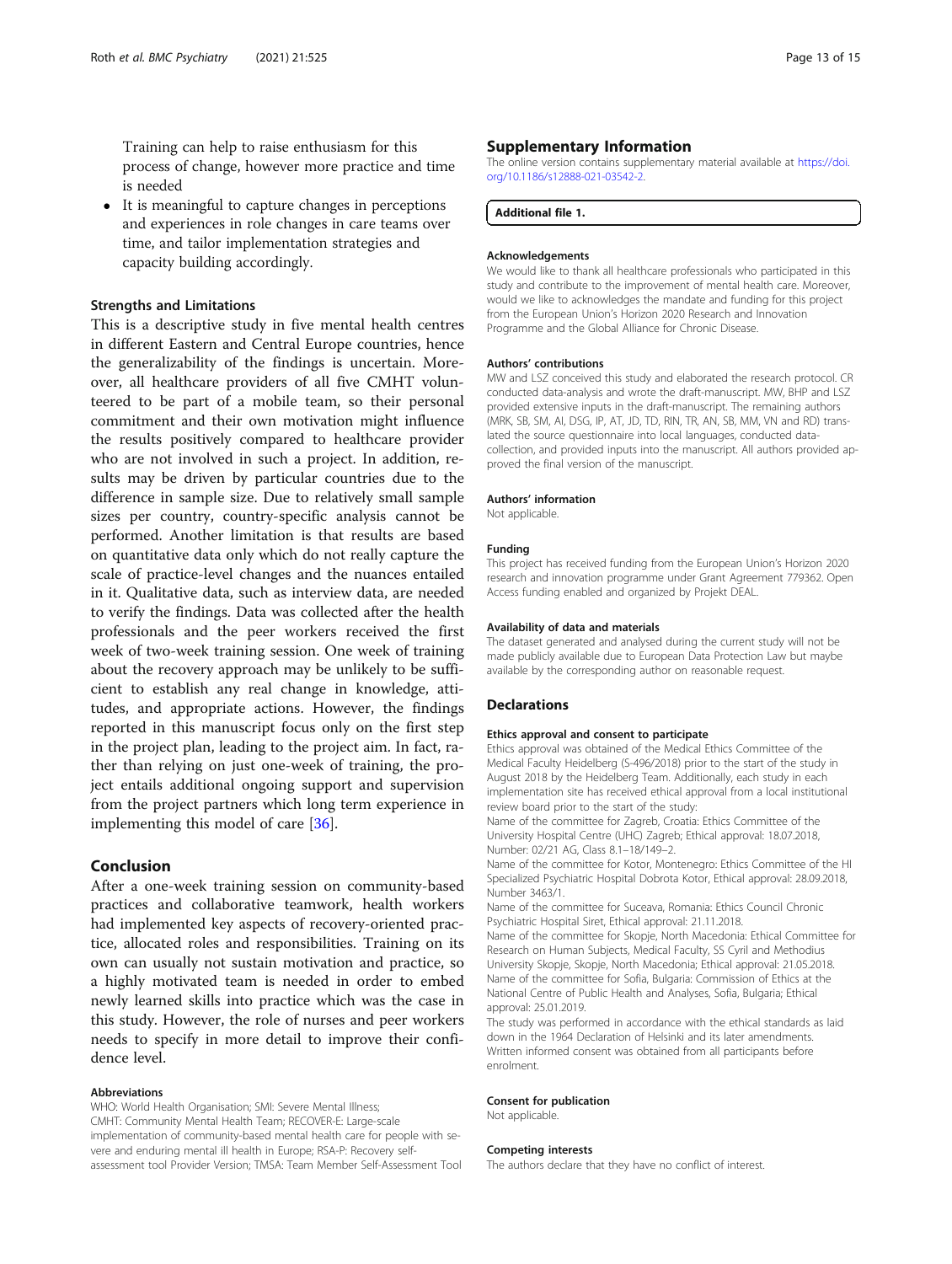#### <span id="page-13-0"></span>Author details

<sup>1</sup>Department of General Practice and Health Services Research, Heidelberg University Hospital, Marsilius Arcades, West Tower, Im Neuenheimer Feld 130, 69120 Heidelberg, Germany. <sup>2</sup>Clinic for Psychiatry and Psychological Medicine, Zagreb University Hospital Centre, Kišpatićeva ul. 12, 10000 Zagreb, Croatia. <sup>3</sup>Zagreb School of Medicine, University of Zagreb, Zagreb, Croatia.<br><sup>4</sup>Croatian Institute of Bublic Hoalth, Bockefellerova ul. 7, 10000 Zagreb. <sup>4</sup>Croatian Institute of Public Health, Rockefellerova ul. 7, 10000 Zagreb, Croatia. <sup>5</sup>Health Institution Special Psychiatric Hospital Dobrota Kotor, Dobrota bb, 85330 Kotor, Montenegro. <sup>6</sup>Public Health Institute of Montenegro, Dzona Dzeksona bb, 81000 Podgorica, Montenegro. <sup>7</sup>Institute Liga Romana pentru Sanatate Mintala, Sos. Mihai Bravu 90-96, Bucuresti-Sector 2, Romania. <sup>8</sup>Siret Psychiatric Hospital, Strada 9 Mai 5, 725500 Siret, Romania. <sup>9</sup>University Clinic of Psychiatry, Мајка Тереза 17, Mother Teresa 17, Skopje 1000, North Macedonia. <sup>10</sup>National Centre of Public Health and Analyses, Directorate Mental Health and Prevention of Addictions, Acad. Ivan Evst. Geshov 15 blvd., 1431 Sofia, Bulgaria. <sup>11</sup>Dutch Institute for Mental Health and Addiction/Trimbos Institute, Da Costakade 45, 3521 Utrecht, VS, Netherlands. 12Present Address: INSIGHT International Institute for Mental Health and Integrated Health Systems, Cornelis Anthoniszstraat 23-1, 1071VP Amsterdam, Netherlands.

#### Received: 20 December 2020 Accepted: 14 October 2021 Published online: 24 October 2021

#### References

- 1. Wang PS, Aguilar-Gaxiola S, Alonso J, Angermeyer MC, Borges G, Bromet EJ, et al. Use of mental health services for anxiety, mood, and substance disorders in 17 countries in the WHO world mental health surveys. Lancet. 2007;370(9590):841–50. [https://doi.org/10.1016/S0140-673](https://doi.org/10.1016/S0140-6736(07)61414-7) [6\(07\)61414-7](https://doi.org/10.1016/S0140-6736(07)61414-7).
- 2. Vos T, Barber RM, Bell B, Bertozzi-Villa A, Biryukov S, Bolliger I, et al. Global, regional, and national incidence, prevalence, and years lived with disability for 301 acute and chronic diseases and injuries in 188 countries, 1990–2013: a systematic analysis for the Global Burden of Disease Study 2013. Lancet. 2015;386(9995):743–800. [https://doi.org/10.1](https://doi.org/10.1016/S0140-6736(15)60692-4) [016/S0140-6736\(15\)60692-4](https://doi.org/10.1016/S0140-6736(15)60692-4).
- 3. Kohn R, Saxena S, Levav I, Saraceno B. The treatment gap in mental health care. Bull World Health Organ. 2004;82(11):858–66 DOI: /S0042- 96862004001100011.
- 4. Mitchell AJ, Malone D, Doebbeling CC. Quality of medical care for people with and without comorbid mental illness and substance misuse: systematic review of comparative studies. Br J Psychiatry. 2009;194(6):491–9. [https://doi.](https://doi.org/10.1192/bjp.bp.107.045732) [org/10.1192/bjp.bp.107.045732](https://doi.org/10.1192/bjp.bp.107.045732).
- 5. OECD, Union E. Health at a Glance: Europe 2018 State of Health in the EU Cycle: OECD; 2018.
- 6. Gutierrez-Colosia MR, Salvador-Carulla L, Salinas-Perez JA, Garcia-Alonso CR, Cid J, Salazzari D, et al. Standard comparison of local mental health care systems in eight European countries. Epidemiol Psychiatric Sci. 2019;28(2): 210–23. [https://doi.org/10.1017/S2045796017000415.](https://doi.org/10.1017/S2045796017000415)
- 7. Thornicroft G, Chatterji S, Evans-Lacko S, Gruber M, Sampson N, Aguilar-Gaxiola S, et al. Undertreatment of people with major depressive disorder in 21 countries. Br J Psychiatry. 2017;210(2):119–24. [https://doi.org/10.1192/bjp.](https://doi.org/10.1192/bjp.bp.116.188078) [bp.116.188078](https://doi.org/10.1192/bjp.bp.116.188078).
- 8. Kohrt BA, Asher L, Bhardwaj A, Fazel M, Jordans MJD, Mutamba BB, et al. The Role of Communities in Mental Health Care in Low- and Middle-Income Countries: A Meta-Review of Components and Competencies. Int J Environ Res Public Health. 2018;15(6).
- Pec O. Mental health reforms in the Czech Republic. BJPsych Int. 2019;16(1): 4–6. <https://doi.org/10.1192/bji.2017.27>.
- 10. Malone D, Newron-Howes G, Simmonds S, Marriot S, Tyrer P. Community mental health teams (CMHTs) for people with severe mental illnesses and disordered personality. Cochrane Database Syst Rev. 2007;3:CD000270. <https://doi.org/10.1002/14651858.CD000270.pub2>.
- 11. Petrea I. Mental Health in Former Soviet Countries:From Past Legacies to Modern Practices. Public Health Rev. 2012;34(2):5. [https://doi.org/10.1007/](https://doi.org/10.1007/BF03391673) [BF03391673.](https://doi.org/10.1007/BF03391673)
- 12. Priebe S, Matanov A, Demi N, Simic J, Jovanovic S, Gajic M, et al. Community Mental Health Centres Initiated by the South-Eastern Europe Stability Pact: Evaluation in Seven Countries. Community Ment Health J. 2011;48(3):352–62. <https://doi.org/10.1007/s10597-011-9417-6>.
- 13. van Veldhuizen JR. FACT: a Dutch version of ACT. Community Ment Health J. 2007;43(4):421–33. [https://doi.org/10.1007/s10597-007-9089-4.](https://doi.org/10.1007/s10597-007-9089-4)
- 14. Nugter MA, Engelsbel F, Bähler M, Keet R, van Veldhuizen R. Outcomes of FLEXIBLE Assertive Community Treatment (FACT) Implementation: A Prospective Real Life Study. Community Ment Health J. 2016;52(8):898–907. <https://doi.org/10.1007/s10597-015-9831-2>.
- 15. Nielsen CM, Hjorthøj C, Killaspy H, Nordentoft M. The effect of flexible assertive community treatment in Denmark: a quasi-experimental controlled study. Lancet Psychiatry. 2021;8(1):27–35. [https://doi.org/10.1016/S2215-03](https://doi.org/10.1016/S2215-0366(20)30424-7) [66\(20\)30424-7.](https://doi.org/10.1016/S2215-0366(20)30424-7)
- 16. Svensson B, Hansson L, Lexén A. Outcomes of clients in need of intensive team care in Flexible Assertive Community Treatment in Sweden. Nordic J Psychiatry. 2018;72(3):226–31. [https://doi.org/10.1080/](https://doi.org/10.1080/08039488.2018.1430168) [08039488.2018.1430168.](https://doi.org/10.1080/08039488.2018.1430168)
- 17. Lexén A, Svensson B. Mental health professional experiences of the flexible assertive community treatment model: a grounded theory study. J Ment Health. 2016;25(4):379–84. [https://doi.org/10.1080/0963823](https://doi.org/10.1080/09638237.2016.1207236) [7.2016.1207236](https://doi.org/10.1080/09638237.2016.1207236).
- 18. Khoury E. Recovery Attitudes and Recovery Practices Have an Impact on Psychosocial Outreach Interventions in Community Mental Health Care. Front Psychiatry. 2019;10:560.
- 19. Davidson L, O'Connell M, Tondora J, Styron T, Kangas K. The Top Ten Concerns About Recovery Encountered in Mental Health System Transformation. Psychiatr Serv. 2006;57(5):640–5. [https://doi.org/10.1176/ps.2](https://doi.org/10.1176/ps.2006.57.5.640) [006.57.5.640.](https://doi.org/10.1176/ps.2006.57.5.640)
- 20. Boardman J, Shepherd G. RECOVERY: Implementing recovery in mental health services. Int Psychiatry. 2012;9(1):6–8. [https://doi.org/10.1192/S17493](https://doi.org/10.1192/S1749367600002897) [67600002897](https://doi.org/10.1192/S1749367600002897).
- 21. Osborn LA, Stein CH. Community Mental Health Care Providers' Understanding of Recovery Principles and Accounts of Directiveness with Consumers. Psychiatr Q. 2017;88(4):755–67. [https://doi.org/10.1007/s11126-](https://doi.org/10.1007/s11126-017-9495-x) [017-9495-x.](https://doi.org/10.1007/s11126-017-9495-x)
- 22. Hornik-Lurie T, Shalev A, Haknazar L, Garber Epstein P, Ziedenberg-Rehav L, Moran GS. Implementing recovery-oriented interventions with staff in a psychiatric hospital: A mixed-methods study. J Psychiatr Ment Health Nurs. 2018;25(9–10):569–81. [https://doi.org/10.1111/jpm.12502.](https://doi.org/10.1111/jpm.12502)
- 23. Andresen R, Caputi P, Oades L. Stages of recovery instrument: development of a measure of recovery from serious mental illness. Aust N Z J Psychiatry. 2006;40(11–12):972–80. <https://doi.org/10.1080/j.1440-1614.2006.01921.x>.
- 24. Gillard S, Holley J. Peer workers in mental health services: literature overview. Adv Psychiatr Treat. 2018;20(4):286–92. [https://doi.org/10.1192/apt.](https://doi.org/10.1192/apt.bp.113.011940) [bp.113.011940.](https://doi.org/10.1192/apt.bp.113.011940)
- 25. Stratford AC, Halpin M, Phillips K, Skerritt F, Beales A, Cheng V, et al. The growth of peer support: an international charter. J Ment Health. 2019;28(6): 627–32. <https://doi.org/10.1080/09638237.2017.1340593>.
- 26. Chisholm J, Petrakis M. Peer Worker Perspectives on Their Potential Role in the Success of Implementing Recovery-Oriented Practice in a Clinical Mental Health Setting. J Evid Based Soc Work. 2020;17(3):300–16. [https://doi.](https://doi.org/10.1080/26408066.2020.1729282) [org/10.1080/26408066.2020.1729282](https://doi.org/10.1080/26408066.2020.1729282).
- 27. Barr KR, Townsend ML, Grenyer BFS. Using peer workers with lived experience to support the treatment of borderline personality disorder: a qualitative study of consumer, carer and clinician perspectives. Borderline Personal Disord Emoti Dysregul. 2020;7(1):20. [https://doi.org/10.1186/s404](https://doi.org/10.1186/s40479-020-00135-5) [79-020-00135-5.](https://doi.org/10.1186/s40479-020-00135-5)
- 28. Leff J, Trieman N. Long-stay patients discharged from psychiatric hospitals: Social and clinical outcomes after five years in the community. the TAPS Project 46. Br J Psychiatry. 2000;176(3):217–23. [https://doi.org/10.1192/bjp.1](https://doi.org/10.1192/bjp.176.3.217) [76.3.217.](https://doi.org/10.1192/bjp.176.3.217)
- 29. Trieman N, Leff J, Glover G. Outcome of long stay psychiatric patients resettled in the community: prospective cohort study. BMJ. 1999;319(7201): 13–6. <https://doi.org/10.1136/bmj.319.7201.13>.
- 30. Caldas de Almeida J, Killaspy H. Long Term Mental Health Care for People with Severe Mental Disorders; 2011.
- 31. Singh SP. Running an effective community mental health team. Adv Psychiatr Treat. 2018;6(6):414–22. [https://doi.org/10.1192/apt.6.6.414.](https://doi.org/10.1192/apt.6.6.414)
- 32. Haines A, Perkins E, Evans EA, McCabe R. Multidisciplinary team functioning and decision making within forensic mental health. Ment Health Rev (Brighton). 2018;23(3):185–96. [https://doi.org/10.1108/MHRJ-](https://doi.org/10.1108/MHRJ-01-2018-0001)[01-2018-0001](https://doi.org/10.1108/MHRJ-01-2018-0001).
- 33. Caldas Almeida J, Mateus P, Tomé G, Katschnig H, Hinkov H, Sooniste I. Joint Action on Mental Health and Well-Being, Towards Community-Based